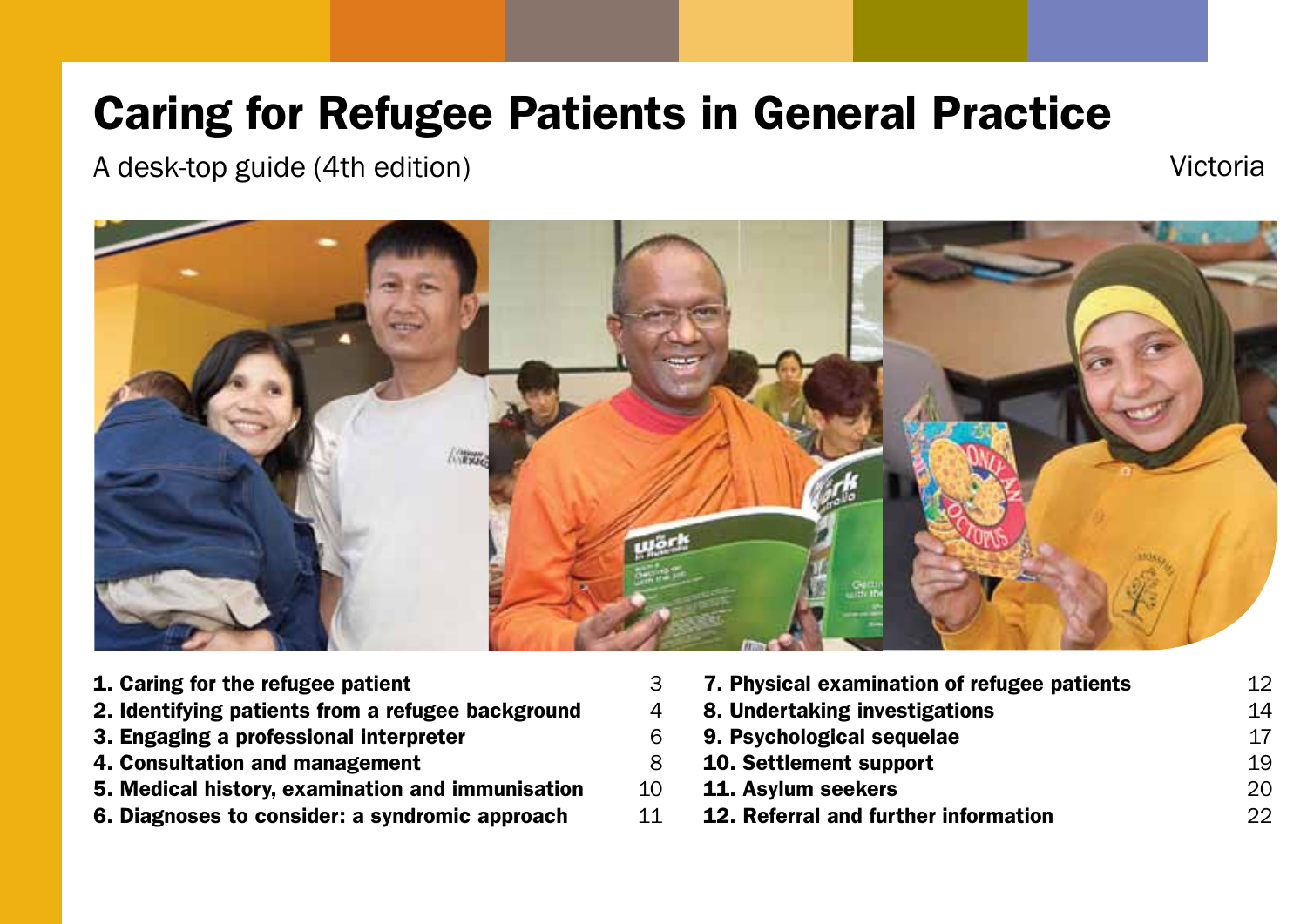7 physical [examinat'n](#page-11-0) **SYMPTOMS DIAGNOSES** 5<br>HISTORY/ [examinat'n](#page-9-0)

[6](#page-10-0) 

### Caring for refugee patients in General Practice 2

Prepared by the Victorian Foundation for Survivors of Torture Inc. with assistance from GPs and specialists in refugee health. Referral information provided by FASSTT agencies.

[4](#page-7-0)  consult'n **MANAGEM'T** 





This revised publication has been produced with funds from the Australian Government Department of Health and Ageing. The views expressed in this publication are not necessarily the views of the Australian Government.

#### Design by markmaking

Photos reproduced courtesy of Ian McKenzie and Associates Update coordinated by May Maloney

© The Victorian Foundation for Survivors of Torture Inc. March 2012. First published 2000, 2<sup>nd</sup> edition 2002, 3<sup>rd</sup> edition July 2007. ISBN 978-0-9871516-6-7 *Caring for Refugee patients in General Practice: A Desktop Guide*. 4th edition (wirobound) March 2012 978-0-9871516-7-4 *Caring for Refugee patients in General Practice: A Desktop Guide*. 4th edition (PDF) March 2012

This guide has been produced to support GPs in caring for refugee patients. More detailed information can be found in the companion publication, *Promoting Refugee Health: A Guide for Doctors, Nurses and Other Healthcare Practitioners Caring for People from Refugee Backgrounds* available to download from the Victorian Refugee Health Network website: [www.refugeehealthnetwork.org.au.](www.refugeehealthnetwork.org.au)

9 PSYCH-<br>OLOGICAL **SEQUELAE** 

8 [investiga-](#page-13-0)**TIONS** 

10<br>SETTLEMENT **SUPPORT** 

A Refugee Health Assessment Template has been developed under the auspices of General Practice Victoria (GPV) to guide GPs in carrying out refugee health assessments. It is available from the General Practice Victoria website: <www.gpv.org.au>.

While best efforts have been made to ensure the accuracy of the information presented in this publication, readers are reminded that it is a guide only. It is understood that health practitioners will remain vigilant in their clinical responsibilities and exercise their clinical skill and judgement at all times.

The Victorian Foundation for Survivors of Torture cannot be held responsible for error or consequences arising from the use of information contained in this publication, or from information in linked websites, and disclaim all responsibility for any loss or damage which may be suffered or caused by a person relying on the information contained herein. Please note that website referral sites may alter and it is recommended to link to the host site to search for further information.

Please contact the Victorian Refugee Health Network at Foundation House if referral or other information has changed at [info@refugeehealthnetwork.org.au.](mailto:info%40refugeehealthnetwork.org.au?subject=)

[12](#page-21-0)  Referral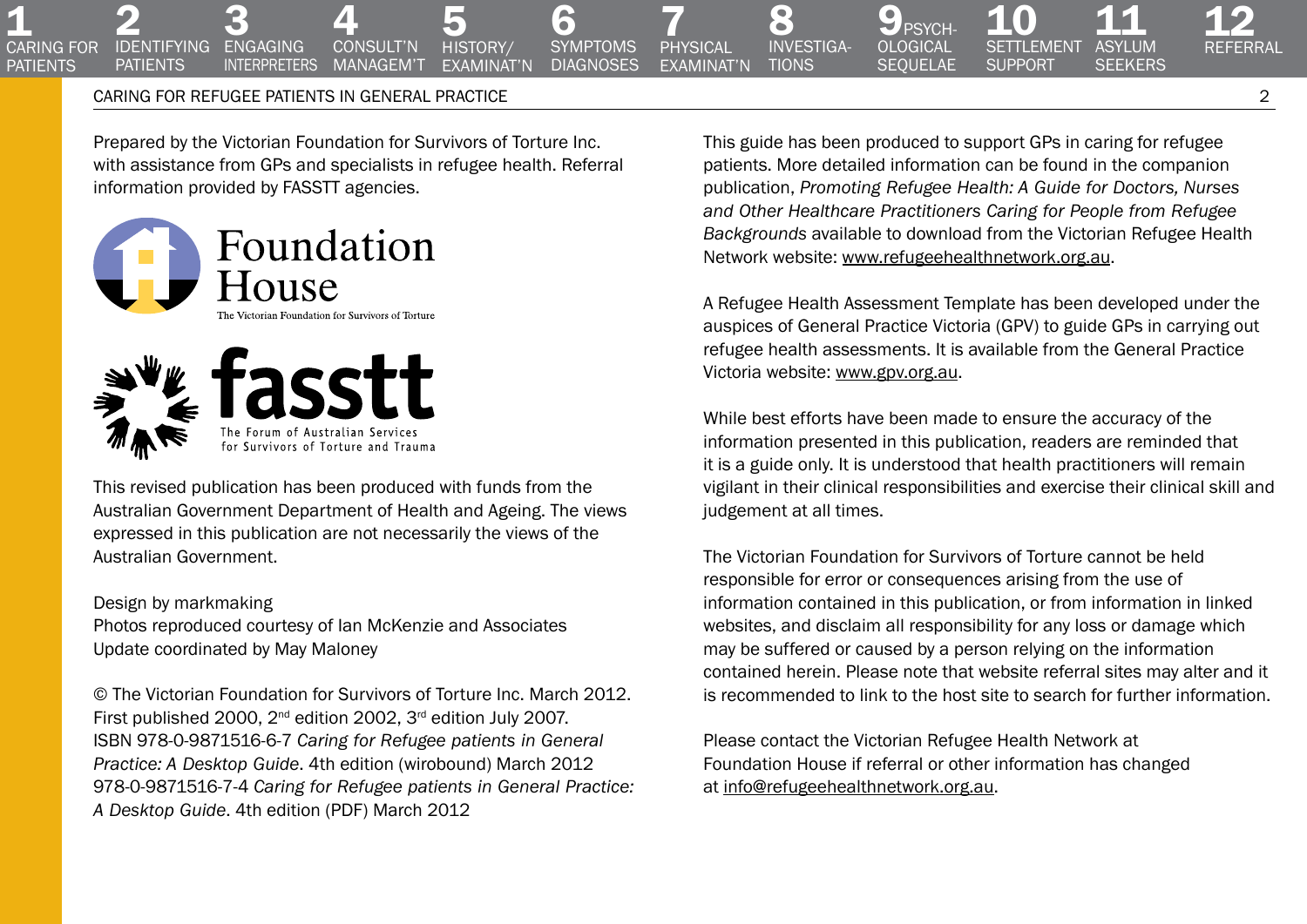3<br>Engaging **INTERPRETERS** 

2<br>IDENTIFYING **PATIENTS** 

<span id="page-2-0"></span>1

caring for **PATIFNTS** 

# 1. Caring for the refugee patient

[4](#page-7-0)  consult'n **MANAGEM'T** 

Each year many thousands of refugees settle in Australia from regions such as South-East Asia, the Middle East and North Africa, and Africa, where they have endured conflict and persecution. Many people of refugee background have a higher rate of long-term physical and psychological problems than other migrants, due in large part to their exposure to deprivation, conflict and oppression. One in four will have been subject to torture or severe human rights violations, with almost three in four being exposed to traumatic events such as forced dislocation, prolonged political repression, refugee camp experiences and loss of, or separation from, family members in violent circumstances.

The time-based Medicare Benefits Schedule (MBS) Items 701, 703, 705 and 707 can be used for the 'Health Assessment for Refugees and other Humanitarian Entrants' (formerly MBS Items 714 and 716). These MBS Items enable GPs to undertake a complete history, examination, investigation, problem list and management plan for new arrivals, many of whom will not have had access to comprehensive health care for some years. For information regarding eligibility for the assessment visit the Department of Health and Ageing Medicare Health Assessment Resource Kit at: [www.health.gov.au/internet/main/publishing.nsf/](http://www.health.gov.au/internet/main/publishing.nsf/Content/mha_resource_kit) [Content/mha\\_resource\\_kit](http://www.health.gov.au/internet/main/publishing.nsf/Content/mha_resource_kit).

Many patients of refugee background:

8 [investiga-](#page-13-0)**TIONS** 

7 physical [examinat'n](#page-11-0)

[6](#page-10-0)  **SYMPTOMS DIAGNOSES** 

5<br>HISTORY/ [examinat'n](#page-9-0)

 $\mathbf{9}_{\scriptscriptstyle{\mathsf{PSYCH}}}$ [ological](#page-16-0)  **SEQUELAE** 

• will require a professional interpreter (engaged free of charge via the Translating and Interpreting Service National Doctors' Priority Line on 1300 131 450)

10<br>SETTLEMENT **SUPPORT** 

- may not have undergone pre-departure screening or may have medical conditions that were not picked up prior to arrival in Australia
- may have physical and psychological sequelae associated with pre migration trauma and torture
- may have spent extended periods in detention in Australia
- may be experiencing medical conditions that are uncommon in Australia
- may be struggling with the practical tasks of settling in Australia
- may not know where to get assistance
- may require an approach to consultation and management which accommodates the impact of past trauma, prior experience of health care, cultural differences and the stresses of resettlement.

[12](#page-21-0)  Referral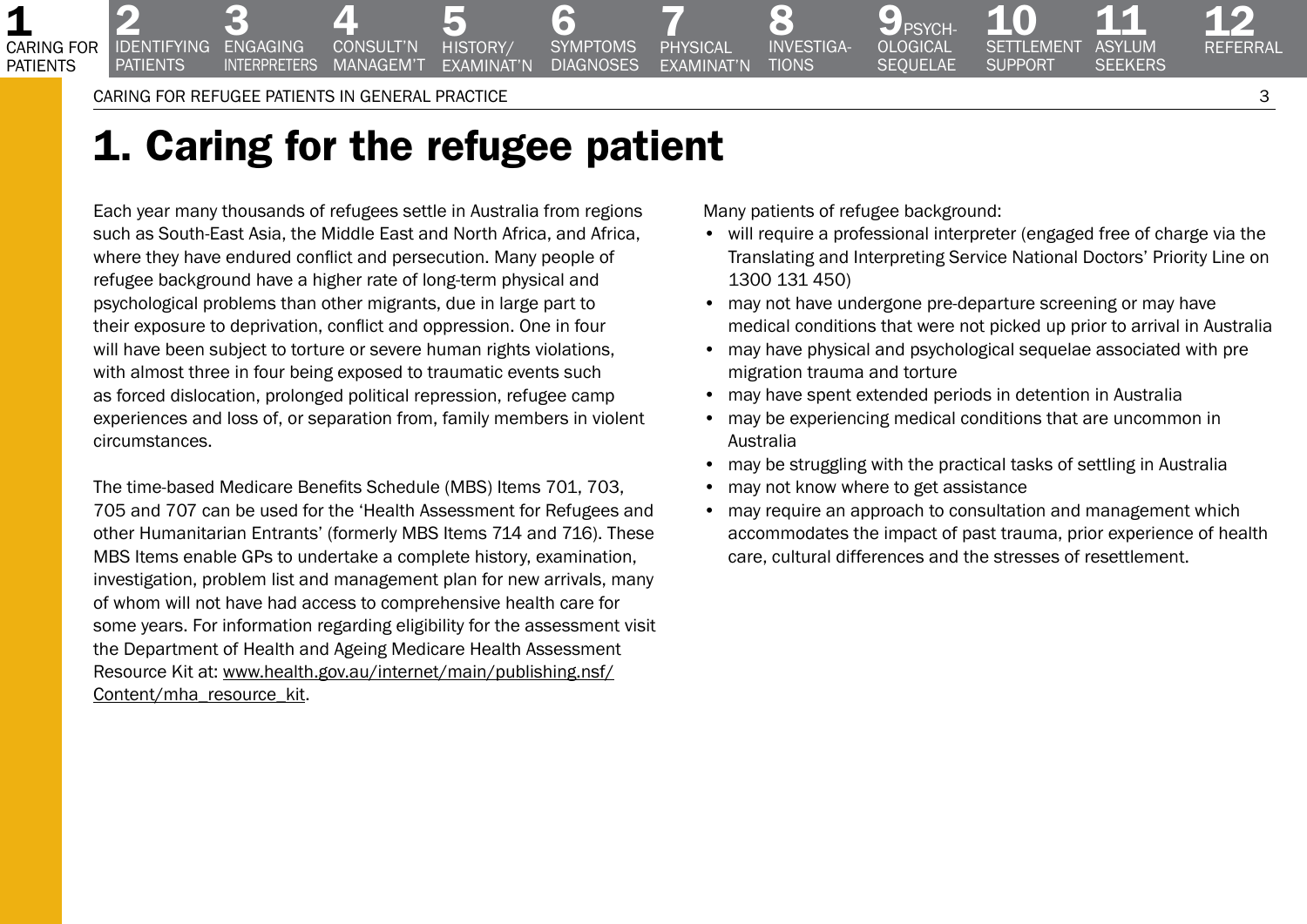3 **ENGAGING** interpreters

<span id="page-3-0"></span>**1**<br>CARING FOR **PATIENTS** 

2

identifying **PATIENTS** 

# 2. Identifying patients from a refugee background

[6](#page-10-0)  **SYMPTOMS DIAGNOSES** 

5<br>HISTORY/ [examinat'n](#page-9-0)

If your patient speaks a language other than English and comes from a country which has a history of conflict and human rights violations for example Afghanistan, Iraq, Sri Lanka, Iran or Burma, they are likely to be from a refugee background. A country of asylum or transit such as Pakistan, Malaysia, Thailand or Egypt, can also suggest a refugee background. Country of birth is not necessarily an indication of ethnicity or religious background. Clients from refugee backgrounds can also be identified by their visa number which indicates the category of Australia's Humanitarian program under which they arrived. This includes entrants with the following visas:

[4](#page-7-0)  consult'n managem't

## Offshore - Refugee

- 200 Refugee
- 201 In Country Special Humanitarian
- 203 Emergency rescue
- 204 Women at Risk

# Offshore – Special Humanitarian Program

• 202 Global Special Humanitarian

# Onshore Protection Program

- 866 (permanent) Protection
- Asylum seekers (see Section 11)

\*Visa numbers are subject to change. For the most up to date information visit the Department of Immigration and Citizenship webpage [www.immi.gov.au.](http://www.immi.gov.au/)

Consider marking patient files with their visa number, country of birth, preferred language and date of arrival to aid future identification, particularly in patients with special or complex needs.

# Pre-arrival health screening

 $\mathbf{9}_{\scriptscriptstyle{\mathsf{PSYCH}}}$ [ological](#page-16-0)  **SEQUELAE** 

8 [investiga-](#page-13-0)**TIONS** 

7 physical [examinat'n](#page-11-0)

> Prior to arriving in Australia, refugee clients may have undergone some of the following tests:

- Visa Medical refugee and humanitarian entrants undergo a basic medical examination during the visa application process. This may take place months prior to arrival in Australia. The Visa Medical may include: a chest x-ray, HIV serology, syphilis serology, hepatitis B and C serology and a full medical examination.
- Departure Health Check (DHC) a proportion of applicants undergo this health check approximately 72 hours prior to departure. The DHC usually includes a physical examination, some treatment for parasites and infections, an MMR vaccine and a rapid test for malaria. Personal health information and the DHC results are recorded on a Health Manifest along with health alerts.

[12](#page-21-0)  Referral

11<br>ASYLUM **SEEKERS**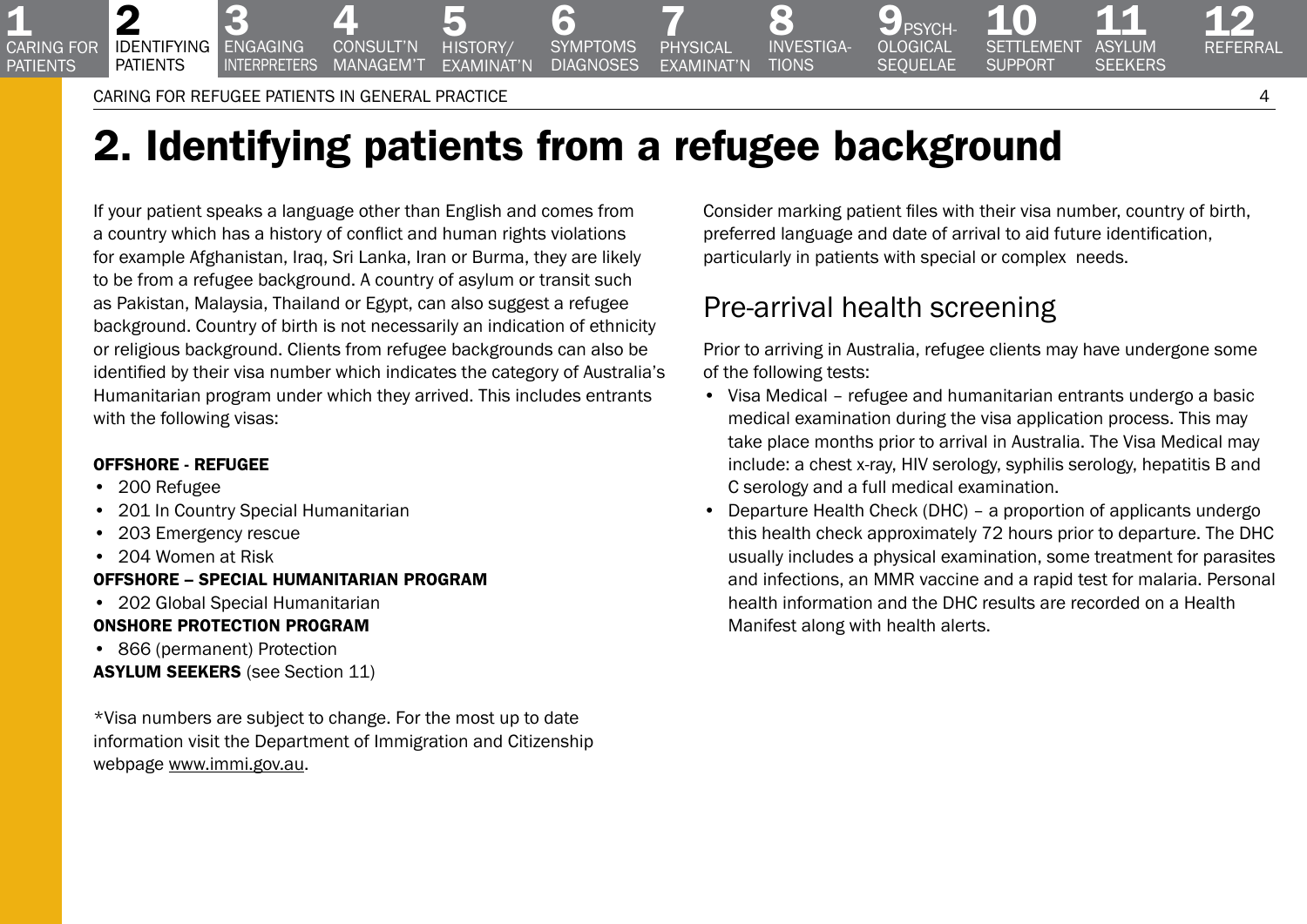3 **ENGAGING INTERPRETERS** 

**1**<br>CARING FOR **PATIENTS** 

2

[identifying](#page-3-0)  **PATIENTS** 

It is important for clinicians to be aware of the pre-arrival screening process as it has implications for post-arrival health care (i.e. Mantoux tests should not be performed within 1 month of a live virus vaccine such as the MMR; Albendazole may result in a false negative serology for *Strongyloides* infection).

[4](#page-7-0)  consult'n managem't

Newly arrived refugee patients may require assistance following up on health alerts from their pre-arrival health screening. These alerts include:

- Health Undertaking entrants in whom TB, HIV, hepatitis B or C or other infectious diseases are detected in the course of visa medical screening may be subject to a Health Undertaking which requires individuals to present for follow-up monitoring within four weeks of arrival in Australia. (See Section 5).
- Red and General Health Alerts provide notification, in the alerts column of the Health Manifest, of any potentially serious concerns picked up during a Departure Health Check medical screen to ensure follow up on arrival. See Red and General Health alert information on the Victorian Refugee Health Network website [www.](http://www.refugeehealthnetwork.org.au) [refugeehealthnetwork.org.au](http://www.refugeehealthnetwork.org.au) for more information.

Asylum seekers will have had varied health screening experiences depending on mode of arrival in Australia and migration status (see Section 11).

For country background information visit the following websites

• Australian Department of Immigration and Citizenship (DIAC) [www.](http://www.immi.gov.au/media/publications/country-guidance-notes.htm) [immi.gov.au/media/publications/country-guidance-notes.htm](http://www.immi.gov.au/media/publications/country-guidance-notes.htm)

10<br>SETTLEMENT **SUPPORT** 

• Ethnomed <http://ethnomed.org>

**8** [investiga-](#page-13-0)**TIONS** 

7 physical [examinat'n](#page-11-0)

[6](#page-10-0)  **SYMPTOMS DIAGNOSES** 

5<br>HISTORY/ [examinat'n](#page-9-0)

- World Health Organisation [www.who.int/countries/en](http://www.who.int/countries/en)
- United Nations High Commission for Refugees [www.unhcr.org.au](http://www.unhcr.org.au)

 $\mathbf{9}_{\tiny{\text{PSYCH}}}$ [ological](#page-16-0)  **SEQUELAE**  [12](#page-21-0)  Referral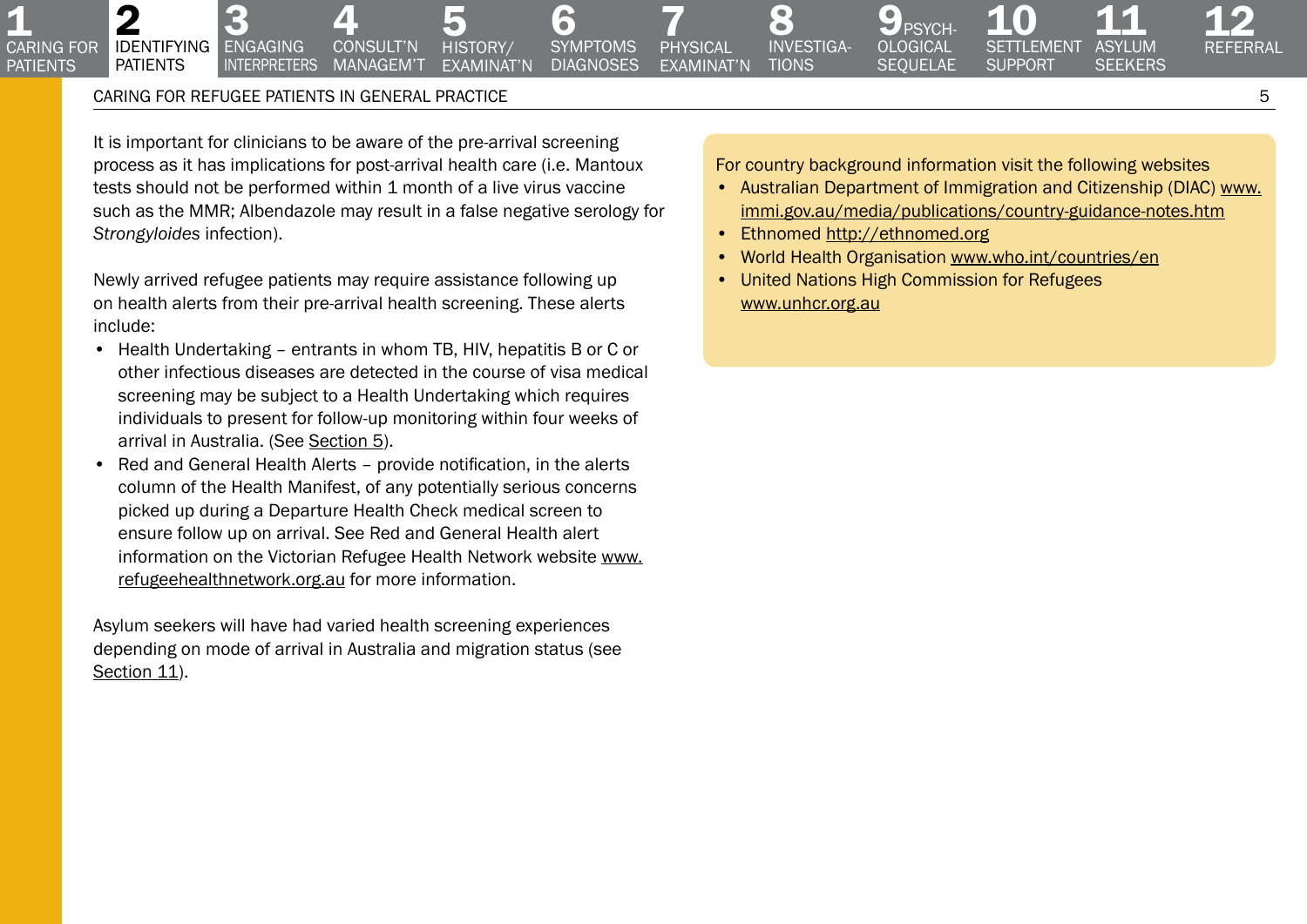2<br>IDENTIFYING **PATIENTS** 

3 **ENGAGING** interpreters

<span id="page-5-0"></span>**1**<br>CARING FOR **PATIFNTS** 

# 3. Engaging a professional interpreter

5<br>HISTORY/ [examinat'n](#page-9-0)

[6](#page-10-0)  **SYMPTOMS DIAGNOSES** 

Many recently arrived refugees do not speak English to a level that is sufficient to explain complex health issues. It is particularly important that a professional interpreter is utilised with refugee patients with low English proficiency. Engaging an interpreter improves both the quality and safety of provision of healthcare. There are ethical issues associated with using family, friends, a bilingual worker or untrained personnel as interpreters. Such issues include:

[4](#page-7-0)  consult'n managem't

- no certainty of accuracy of medical information conveyed, nor of instructions, dosages or diagnosis
- untrained interpreters may be exposed to confidential information, or information of a sensitive or traumatic nature
- placing undue stress on family relations
- imposing unfair responsibility on children.

In short, health care professionals have a professional obligation to understand their clients' needs and clients have the right to fully understand the information provided by health care workers. Using a trained interpreter is the best way to ensure this.

Confidentiality is part of a professional interpreter's code of ethics, and the engagement of professional interpreters forms part of the Royal Australian College of General Practitioners Standards for General Practice. Optimal communication reduces anxiety as well as facilitating the consultation.

# Booking and using an interpreter

 $\mathbf{9}_{\scriptscriptstyle{\mathsf{PSYCH}}}$ [ological](#page-16-0)  **SEQUELAE** 

### Private practice

8 [investiga-](#page-13-0)**TIONS** 

7 physical [examinat'n](#page-11-0)

> TIS on-site and telephone interpreting is free for GPs and specialists (and their staff) in private practice when offering Medicare related services. If your practice does not already have a policy or strategy in place for use of interpreters please use the following points as a guide to establishing an effective strategy:

- ensure all staff are aware that TIS National telephone and on-site interpreting services are free of charge for doctors, nurses and front of house staff while engaging clients of refugee background
- enlist the cooperation of administrative staff to implement a system for booking interpreters
- register your practice for a TIS National Client Code
- when a client calls and is having trouble communicating, ask for their name, phone number and preferred language and tell them you will call them back with an interpreter, then call the TIS Doctors' Priority Line to engage a suitable interpreter and to be put back through to the client using the number they gave
- plan consultations in advance where possible so that an interpreter can be present, and a longer consultation time allowed
- establish if the patient has a preferred language, ethnicity or gender of interpreter

[12](#page-21-0)  Referral

11<br>ASYLUM **SEEKERS**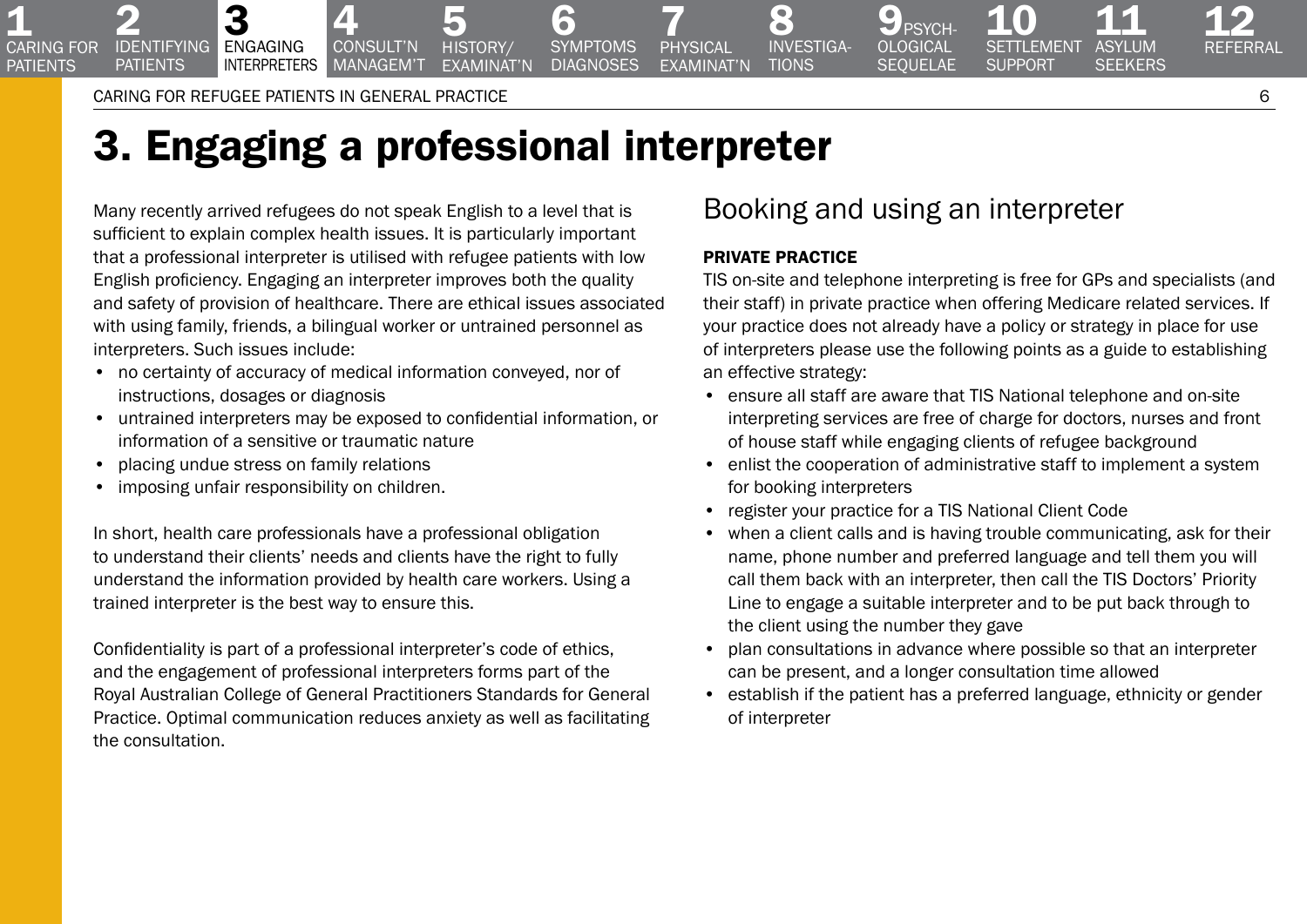3 **ENGAGING** 

2<br>IDENTIFYING **PATIENTS** 

**1**<br>CARING FOR **PATIENTS** 

> • be aware that a telephone interpreter may be preferred by the client for confidentiality reasons – especially if they are from a small community or language group; it can be helpful to ask if the client prefers an interpreter from interstate

[4](#page-7-0)  consult'n managem't

- bookings for on-site interpreters should ideally be made three days in advance (this may be waived if medically indicated)
- on-site interpreters are available for appointments between the hours of 8am and 6pm Monday to Friday and in extraordinary circumstances they can be arranged out of these hours
- TIS Doctors' Priority Line telephone interpreter service is available 24 hours, 7 days a week, free of charge for private practitioners on 1300 131 450. On average it takes less than 3 minutes to connect with an interpreter via this service. Wait times for minority languages can be slightly longer
- telephone interpreters can also be booked in advance using the Request for Pre-booked Telephone Interpreter form
- all TIS bookings can be made via fax or online
- ideally the consultation room should be equipped with a handsfree speaker telephone or two handsets to allow for working with telephone interpreters
- choose seating arrangements that will enable direct communication with the patient
- each state/territory will have private interpreter services, available in addition to the TIS National services (see Section 12).

Online resources on working with interpreters are available from [www.ceh.org.au/mghp/problem\\_gambling\\_resources/mghp-using](http://www.ceh.org.au/mghp/problem_gambling_resources/mghp-using-interpreters.aspx)[interpreters.aspx](http://www.ceh.org.au/mghp/problem_gambling_resources/mghp-using-interpreters.aspx) . Ethnologue is an online encyclopaedia of world languages available from [www.ethnologue.com.](http://www.ethnologue.com/)

## COMMUNITY HEALTH CENTRES AND HOSPITALS

**PSYCH** [ological](#page-16-0)  **SEQUELAE** 

In a community health centre or hospital, check existing booking procedures and interpreter access as arrangements vary from service to service.

10<br>SETTLEMENT **SUPPORT** 

## Practice tip

 $\bullet$ [investiga-](#page-13-0)**TIONS** 

7 physical [examinat'n](#page-11-0)

[6](#page-10-0)  **SYMPTOMS DIAGNOSES** 

5<br>HISTORY/ [examinat'n](#page-9-0)

> The Doctors' Priority Line is available 24 hours a day, 7 days a week on 1300 131 450. This number will take you to the front of the TIS National queue. The non-priority access phone number for TIS National is simply 131 450. TIS is also available free of charge for pharmacists, but at the time of writing TIS services are not available free of charge for allied health staff.

### Links to TIS forms and resources

- Medical Practitioners Free Interpreting Registration Form: [www.immi.gov.au/living-in-australia/help-with-english/help\\_with\\_](http://www.immi.gov.au/living-in-australia/help-with-english/help_with_translating/medical-practitioners.htm) [translating/medical-practitioners.htm](http://www.immi.gov.au/living-in-australia/help-with-english/help_with_translating/medical-practitioners.htm)
- Request Form for TIS National Client Code: [www.immi.gov.au/](http://www.immi.gov.au/living-in-australia/help-with-english/help_with_translating/medical-practitioners.htm) [living-in-australia/help-with-english/help\\_with\\_translating/medical](http://www.immi.gov.au/living-in-australia/help-with-english/help_with_translating/medical-practitioners.htm)[practitioners.htm](http://www.immi.gov.au/living-in-australia/help-with-english/help_with_translating/medical-practitioners.htm)
- Telephone Interpreter Pre-Booking Form: [www.immi.gov.au/living-in](http://www.immi.gov.au/living-in-australia/help-with-english/help_with_translating/telephone-booking.htm)[australia/help-with-english/help\\_with\\_translating/telephone-booking.](http://www.immi.gov.au/living-in-australia/help-with-english/help_with_translating/telephone-booking.htm) [htm](http://www.immi.gov.au/living-in-australia/help-with-english/help_with_translating/telephone-booking.htm)
- On-Site Interpreter Booking Form: [www.immi.gov.au/living-in](http://www.immi.gov.au/living-in-australia/help-with-english/help_with_translating/booking.htm)[australia/help-with-english/help\\_with\\_translating/booking.htm](http://www.immi.gov.au/living-in-australia/help-with-english/help_with_translating/booking.htm)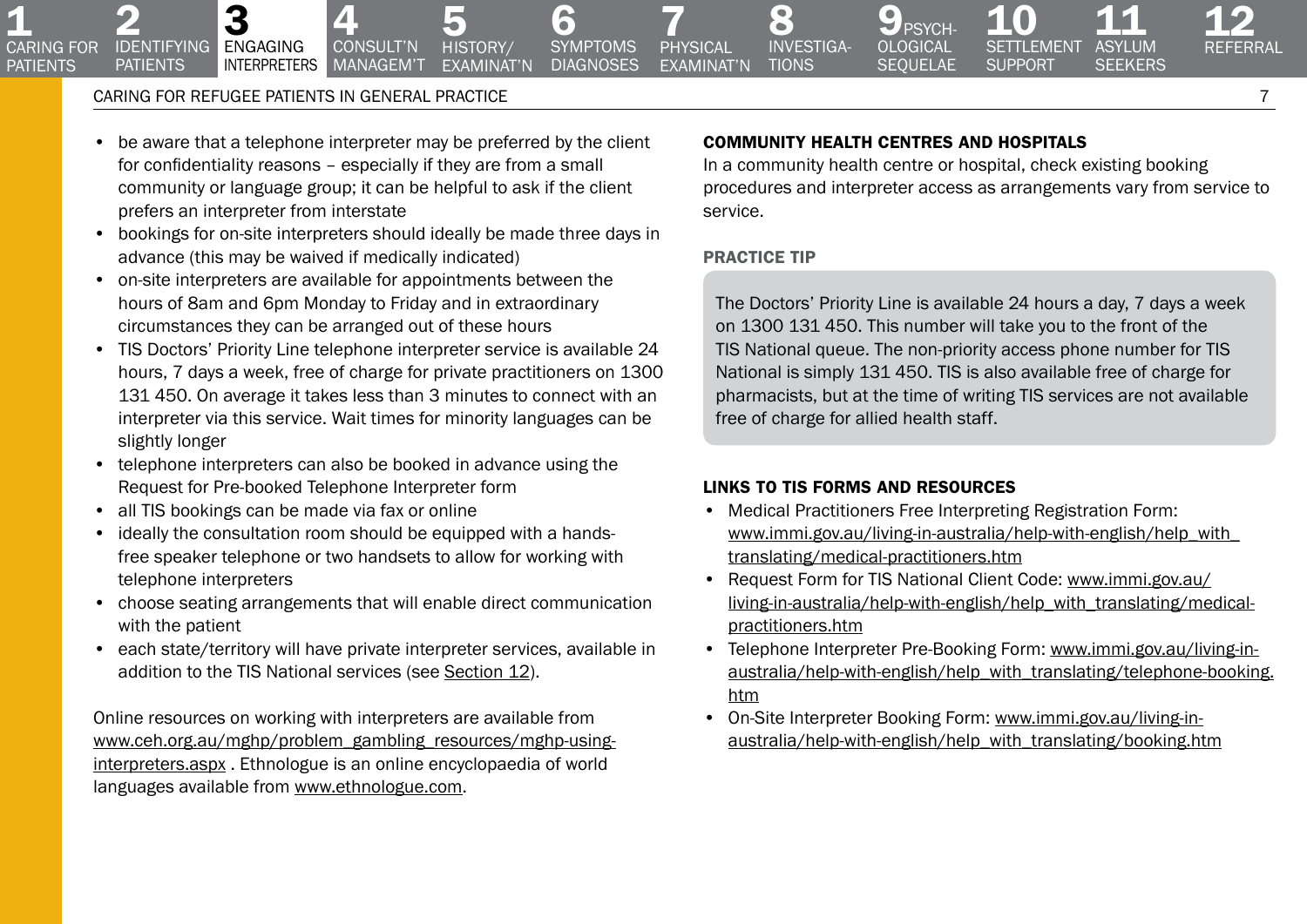Caring for refugee patients in General Practice 8

4 consult'n managem't

3 **ENGAGING INTERPRETERS** 

2<br>IDENTIFYING **PATIENTS** 

<span id="page-7-0"></span>**1**<br>CARING FOR **PATIFNTS** 

# 4. Consultation and management

5 HISTORY/ [examinat'n](#page-9-0)

Medical consultation may be a source of anxiety for refugee patients, especially those experiencing psychological sequelae of torture and trauma (see Section 9). Symptoms such as memory loss, confusion, poor concentration and self blame may affect the patient's capacity to hear and understand instructions and to provide information to the doctor. Intrusive memories may be triggered in the course of the consultation. Refugees may have a distrust of authority figures, among them medical professionals. For some this fear may be based on doctors having been actively involved in perpetrating or supervising torture in their country of origin. Others may have uncertainties about their immigration status, mistakenly fearing deportation if they are found to have a serious health problem.

Communication difficulties may be further complicated by cultural and religious differences and the patient's lack of familiarity with the Australian health care system.

# In consultation

- Allow time to establish rapport and trust.
- Explain and emphasise doctor-patient confidentiality, patient consent, choice and control.
- Explain procedures and be prepared to repeat information.
- Provide opportunities for the patient to ask questions or seek clarification as some will have come from other cultures in which this was not encouraged.
- Explain why you are asking certain questions.

• Understand that patients may openly show fear and hostility which are characteristic responses to trauma and may have little to do with the consultation per se.

10<br>SETTLEMENT **SUPPORT** 

• Be aware that the surgery and aspects of the consultation may be reminders of past trauma (e.g. being made to wait, sudden movements, seating arrangements, medical instruments).

9 PSYCH-<br>OLOGICAL **SEQUELAE** 

8 [investiga-](#page-13-0)**TIONS** 

7 physical [examinat'n](#page-11-0)

[6](#page-10-0)  **SYMPTOMS DIAGNOSES** 

- Consider suspending and rescheduling procedures, if the patient becomes overly anxious.
- Consider a team approach, working closely with reception staff, practice nurse, other doctors and practice or health centre management.

# Ongoing management

- Assessment and management can take place over several sessions if a gradual approach is indicated.
- When deciding whether or not to proceed or defer certain questions or an invasive procedure, consider the importance of establishing rapport and trust with the patient, and of ensuring that they fully understand any procedure and the reasons for performing it.
- Consider gender issues, for example, male GPs may consider referring female patients to a female doctor; a male patient may prefer a male doctor.
- Consider a patient-held record, particularly for immunisations, as refugee patients are likely to move frequently in the early settlement period.
- Establish if there are any cultural or religious factors that need to be accommodated.

[12](#page-21-0)  Referral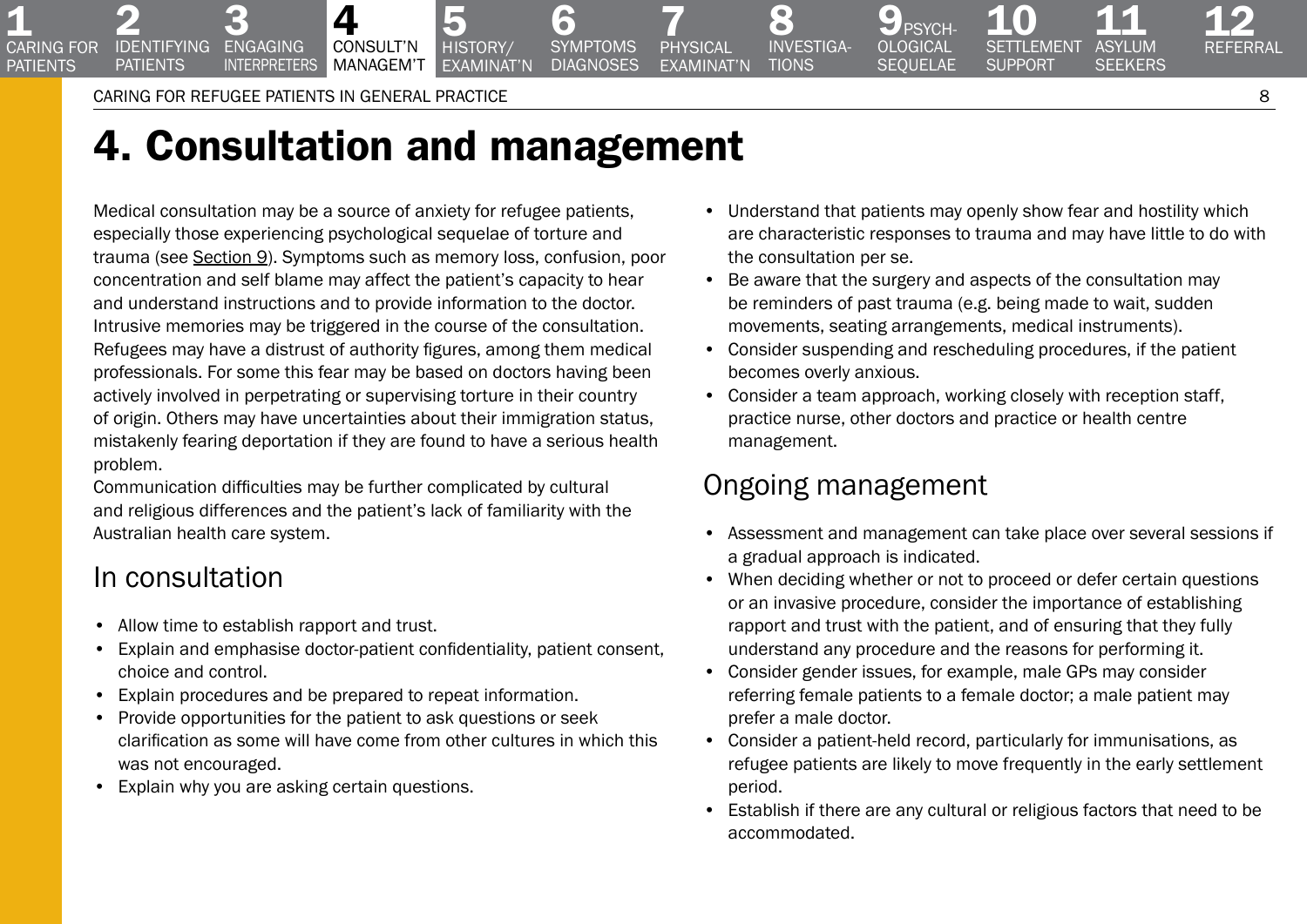3<br>Engaging **INTERPRETERS** 

2<br>IDENTIFYING **PATIENTS** 

**1**<br>CARING FOR **PATIFNTS** 

> • Explain the culture and the structure of the health care system; the role of the GP; and the patient's health care entitlements and rights.

5 history/ [examinat'n](#page-9-0)

• Allow some flexibility with appointments as patients may be unfamiliar with appointment systems or be experiencing anxiety, sleep or memory problems, which may affect compliance.

[4](#page-7-0)  consult'n managem't

• Consider an appointment reminder call, particularly in the early settlement period.

# Referral for investigations and specialist management

- Be aware in assessing the need for investigations and specialist referral that these can involve a great deal of organisational effort on the part of the refugee patient and may require additional practical support.
- With the patient's permission, include information about the need for an interpreter in referral to specialists, as well as information about any other special needs.
- Given language difficulties and lack of familiarity with specialist referral procedures, consider making the first appointment for the patient.
- Consider requesting that patients be charged the Medicare Benefits Schedule fee only for specialist services, or alternatively refer to a public hospital.
- Consider other Medicare item numbers when billing refugee patients, e.g. case conferencing, mental health, practice nurse and enhanced primary care.
- In rural and regional areas consider the potential for use of telemedicine to access specialist consultation and interpreting services.

# Prescribing

7 physical [examinat'n](#page-11-0)

[6](#page-10-0)  **SYMPTOMS DIAGNOSES** 

8 [investiga-](#page-13-0)**TIONS** 

• Many refugee patients come from areas where pharmaceuticals are poorly regulated and they may be unaware of the consequences of inappropriate dosing.

 $\mathbf{9}_{\scriptscriptstyle{\mathsf{PSYCH}}}$ [ological](#page-16-0)  **SEQUELAE** 

10<br>SETTLEMENT **SUPPORT** 

- Compliance may also be affected by language problems. An interpreter can write instructions in the patient's own language or instructions may be conveyed diagrammatically.
- A PBS listed drug is highly preferable owing to financial difficulties, as is generic prescribing.
- Take into account a patient's cultural or religious practices (e.g. halal medications for patients of Muslim faiths).
- As ethnicity may affect the efficacy and side-effects of medication, commence patient on a lower dose of medication and increase it slowly, dependent on clinical need.

[12](#page-21-0)  Referral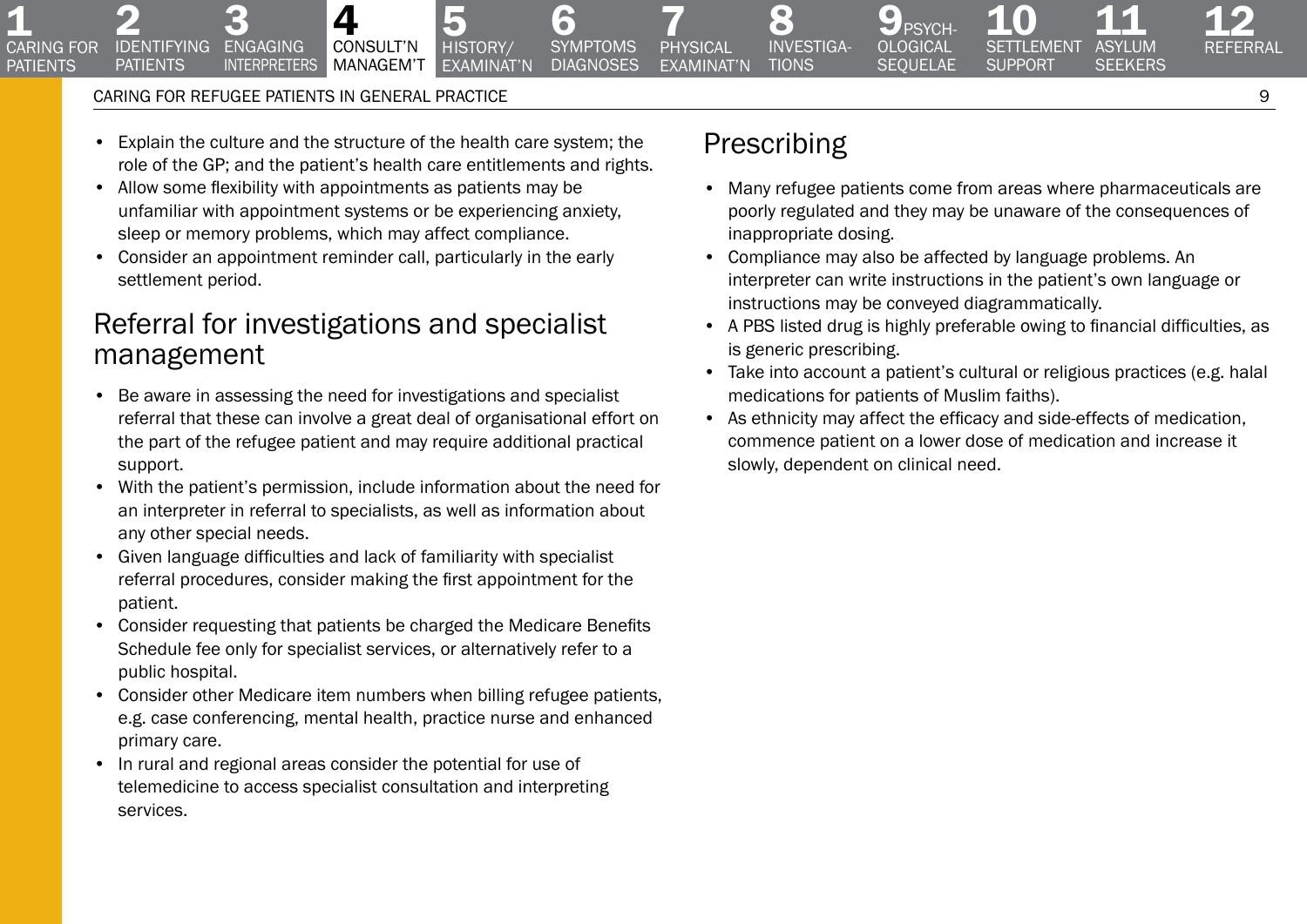Caring for refugee patients in General Practice 10

3<br>Engaging **INTERPRETERS** 

2<br>IDENTIFYING **PATIENTS** 

<span id="page-9-0"></span>**1**<br>CARING FOR **PATIFNTS** 

# 5. Medical history, examination and immunisation

[6](#page-10-0)  **SYMPTOMS DIAGNOSES** 

A comprehensive health assessment, particularly for new arrivals is recommended because:

• people of refugee background often have relatively poor health status and are likely to have had limited access to health care

[4](#page-7-0)  consult'n managem't

5 history/ examinat'n

- pre-arrival screening is limited and follow-up treatment focuses on serious communicable disease
- not all patients are screened and a disease may be contracted subsequent to, or missed in, the screening process
- some health problems experienced by people from refugee backgrounds are asymptomatic, but nonetheless may have serious long-term health consequences (e.g. intestinal parasitic infection, vitamin D deficiency, hepatitis B)
- it optimises the opportunity for early intervention, helping to ensure that physical and psychological problems do not become enduring barriers to settlement
- sensitively administered, a thorough medical examination can reassure the patient and contribute to their psychological recovery.

# Immunisation

Vaccine preventable diseases are endemic or epidemic in many countries of origin of refugee families. As many refugee patients may have incomplete immunisation or unsatisfactory records of vaccination, their vaccination status should be reviewed, immunisation offered and consent gained according to the recommendations of the Australian Immunisation Handbook [www.immunise.health.gov.au.](http://www.immunise.health.gov.au/) Also see the Quick Guide Catch-Up Immunisation [http://docs.health.vic.gov.au/docs/doc/Quick-guide-on-catch](http://docs.health.vic.gov.au/docs/doc/Quick-guide-on-catch-up-immunisation-for-Victoria)[up-immunisation-for-Victoria](http://docs.health.vic.gov.au/docs/doc/Quick-guide-on-catch-up-immunisation-for-Victoria) for an easy to use immunisation schedule.

# The Health Undertaking

8 [investiga-](#page-13-0)**TIONS** 

7 physical [examinat'n](#page-11-0)

**PSYCH** OLOGICAL **SEQUELAE** 

Entrants in whom certain infectious diseases are detected in the course of pre-arrival screening may be subject to a Health Undertaking. The Undertaking means that the individual is approved for entry to Australia on the condition that they present for follow-up monitoring. It is the responsibility of the applicant to contact the Health Undertaking service by ringing the number listed on the Health Undertaking form (1800 811 334 at the time of writing) issued prior to migration. However some applicants may be uncertain about their obligations or how to fulfil them. Contact your state or territory public health facility or TB service (see Section 12) if you require more information. A copy of the Health Undertaking form is available here online [www.immi.gov.au/allforms/](http://www.immi.gov.au/allforms/pdf/815.pdf) [pdf/815.pdf](http://www.immi.gov.au/allforms/pdf/815.pdf) .

# Free translation of medical documents

If a patient has a medical report or vaccination certificate issued prior to migration, the Translating and Interpreting Service will provide translation into English in the form of an extract or summary. This service is free of charge to Australian citizens or permanent residents within two years of their arrival or grant of permanent residence. For information on eligible persons and documents see:

• [www.immi.gov.au/living-in-australia/help-with-english/help\\_with\\_](http://www.immi.gov.au/living-in-australia/help-with-english/help_with_translating/translation_help.htm) [translating/translation\\_help.htm](http://www.immi.gov.au/living-in-australia/help-with-english/help_with_translating/translation_help.htm)

[12](#page-21-0)  Referral

11<br>ASYLUM **SEEKERS**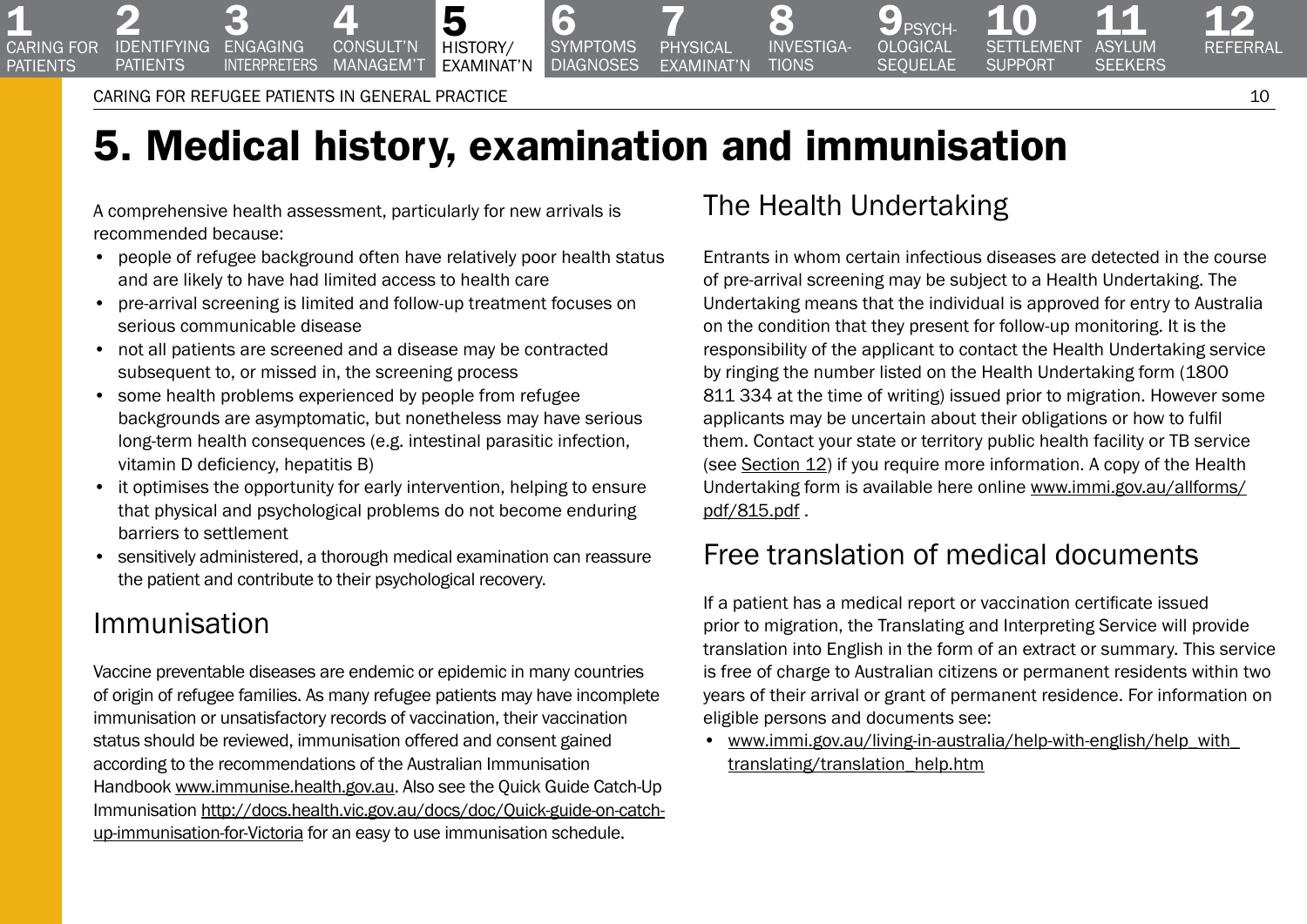interpreters

3 IDENTIFYING ENGAGING

2

<span id="page-10-0"></span>1

[caring for](#page-2-0)  patients

**PATIENTS** 

 $\boldsymbol{A}$ consult'n managem't

# 6. Diagnoses to consider: a syndromic approach

6 **SYMPTOMS DIAGNOSES** 

5 history/ [examinat'n](#page-9-0)

|                                 | Significant symptoms Important diagnoses to consider in refugee clients                                                                                                                                                                                                                                             |
|---------------------------------|---------------------------------------------------------------------------------------------------------------------------------------------------------------------------------------------------------------------------------------------------------------------------------------------------------------------|
| Fever                           | Malaria, influenza, tuberculosis - pulmonary or extra-pulmonary, filariasis, HIV, salmonella typhi, rickettsial disease, dengue, hepatitis,<br>dental infections, rheumatic fever, PID, pyogenic abscess, osteomyelitis and other bacterial infections, yellow fever/haemorrhagic<br>fever (if <2/52) in Australia. |
| Jaundice                        | Hepatitis A/B/C/E/other, malaria, typhoid sepsis, leptospirosis, liver abscess or other liver or gall bladder disease, haemolysis, drug<br>induced (e.g. isoniazid, alcohol)                                                                                                                                        |
| Tiredness/weakness              | Anaemia, iron deficiency, pregnancy, depression/anxiety/PTSD, thyroid disease, diabetes, HIV, TB, vitamin D deficiency, lead poisoning                                                                                                                                                                              |
| Appetite loss                   | Intestinal parasites, constipation, depression/anxiety/PTSD, H. Pylori, chronic disease, malignancy                                                                                                                                                                                                                 |
| Weight loss                     | TB, HIV, malignancy, thyroid disease, diabetes, infective endocarditis or other chronic infection, food insecurity, depression/anxiety/<br>PTSD, bereavement, eating disorders, dental problems, intestinal parasites                                                                                               |
| Abdominal pain                  | Peptic ulcer/gastritis/H. Pylori infection, constipation, parasitic infestations, PID, malignancy                                                                                                                                                                                                                   |
| Diarrhoea                       | Giardia, amoebiasis, bacterial infection such as salmonella, shigella, cholera, campylobacter, intestinal parasites, HIV                                                                                                                                                                                            |
| <b>Breathing difficulties</b>   | Asthma, COPD, tuberculosis, pneumonia. Other lung disease such as pulmonary eosinophilia, obesity, rheumatic and other heart<br>disease, anxiety, anaemia                                                                                                                                                           |
| Cough                           | Acute respiratory tract infection, tuberculosis, asthma, COPD, rheumatic heart disease, bronchiectasis, reflux, medications                                                                                                                                                                                         |
| Muscular/joint/<br>chronic pain | Vitamin D deficiency, injuries, muscle strain, osteoarthritis and other types of arthritis, infectious diseases (e.g. rheumatic fever, TB,<br>osteomyelitis, sickle cell crisis, psychosomatic illness, congenital abnormalities)                                                                                   |
| Headache                        | Meningitis, tension headache, hypertension, depression/anxiety/PTSD, refractory errors of the eye and other eye disorders, cervical<br>spine dysfunction, thyroid disease, sinusitis, previous head injury, migraine, infections, raised intracranial pressure, anaemia                                             |
| Dysuria/haematuria              | UTI, schistosomiasis, gonorrhoea, chlamydia. herpes, tuberculosis, prostatitis, bladder carcinoma                                                                                                                                                                                                                   |
| Fits, faints, funny turns       | Anaemia, epilepsy, postural hypotension (due to inadequate fluid intake, alcohol and other substance use), diabetes, pregnancy,<br>culture bound syndromes, panic attacks, anxiety/depression/PTSD                                                                                                                  |
| Paraesthesia                    | Diabetes, nutritional deficiency, leprosy, syphilis, B12 deficiency; other causes of peripheral neuropathy                                                                                                                                                                                                          |
| Altered mental state            | Acute sepsis, cerebral malaria, meningitis, encephalitis, CNS disease, diabetes, B12 deficiency; lead poisoning, drugs, psychosis.                                                                                                                                                                                  |

7 **PHYSICAL** [examinat'n](#page-11-0)

[12](#page-21-0)  Referral

11<br>ASYLUM **SEEKERS** 

[10](#page-18-0)  **SETTLEMENT SUPPORT** 

**9** PSYCH-**OLOGICAL** sequelae

8 [investiga-](#page-13-0)**TIONS**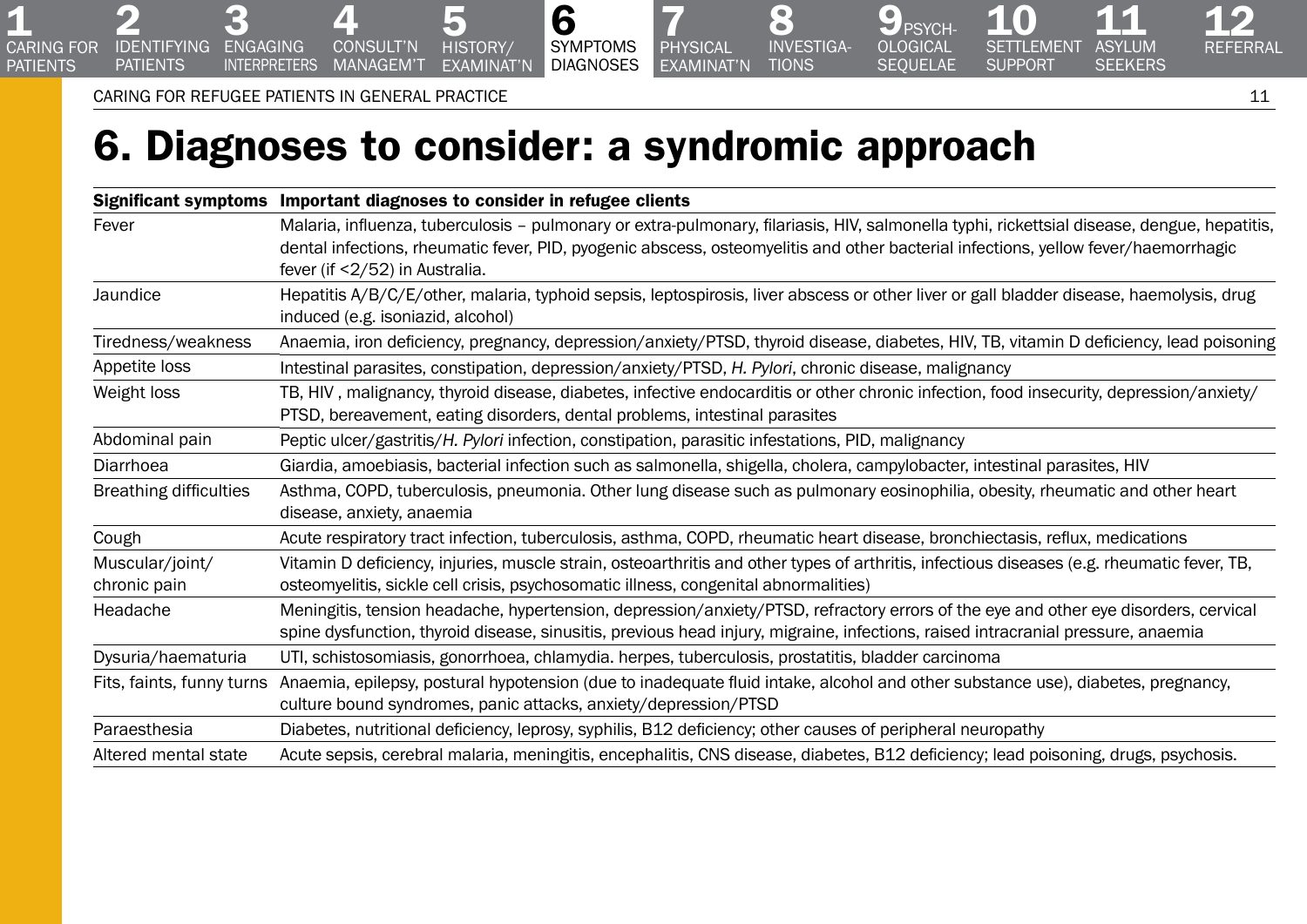Caring for refugee patients in General Practice 12

interpreters

3 2 3<br>IDENTIFYING ENGAGING

**PATIENTS** 

<span id="page-11-0"></span>**1**<br>CARING FOR patients

# 7. Physical examination of refugee patients

5 history/ [examinat'n](#page-9-0)

[4](#page-7-0)  consult'n managem't

[6](#page-10-0)  **SYMPTOMS DIAGNOSES** 

| <b>Examination</b>                                      | Sign                                         | Diagnosis to consider in refugee clients and notes                                                                                                                       |  |  |
|---------------------------------------------------------|----------------------------------------------|--------------------------------------------------------------------------------------------------------------------------------------------------------------------------|--|--|
| Height/weight,<br>Low BMI/percentile<br>percentiles/BMI |                                              | Malnutrition/ chronic infection (e.g. parasites, tuberculosis, depression, obesity/Western-style diet). See<br>p.11. Repeated measurements useful especially in children |  |  |
|                                                         | High BMI/percentile                          | <b>Obesity</b>                                                                                                                                                           |  |  |
| <b>BP</b>                                               | Hypertension                                 | May be chronic and undiagnosed, or secondary to anxiety                                                                                                                  |  |  |
|                                                         | Hypotension                                  | Poor fluid intake/excessive coffee intake                                                                                                                                |  |  |
| Temperature                                             | Fever                                        | Correlate with length of time since arrival, recent country resided in and other symptoms and signs (e.g.<br>cough, rash).                                               |  |  |
| Peripheries/skin                                        | Scarring                                     | Torture, trauma, burns, keloid, BCG scar                                                                                                                                 |  |  |
|                                                         | Rash                                         | Fungal infections, scabies, cutaneous larva migrans, other creeping eruption                                                                                             |  |  |
|                                                         | <b>Itch</b>                                  | Dry skin, eczema, scabies, onchocerciasis, psychogenic                                                                                                                   |  |  |
|                                                         | Altered pigmentation                         | With anhidrosis/anaesthesia: leprosy                                                                                                                                     |  |  |
|                                                         | Hair loss                                    | Fungal infections, psoriasis                                                                                                                                             |  |  |
|                                                         | Nail changes                                 | Onychomycosis, koilonychia (prolonged Fe deficiency)                                                                                                                     |  |  |
|                                                         | Spider naevi                                 | Liver disease, B12 deficiency, pregnancy                                                                                                                                 |  |  |
|                                                         | <b>Ulcers</b>                                | Cutaneous leishmaniasis, bacterial, tropical                                                                                                                             |  |  |
|                                                         | Oedema                                       | Lymphoedema - filariasis                                                                                                                                                 |  |  |
| Eyes                                                    | Jaundice, anaemia. Pterigia.<br>Cataracts    | See p.11                                                                                                                                                                 |  |  |
|                                                         | Xeropthalmia. Squint.<br>Refractive error    | Vitamin A deficiency dryness and ulceration                                                                                                                              |  |  |
|                                                         | Lid scarring                                 | Trachoma scarring, nodules (like sugar crystals under upper lid)                                                                                                         |  |  |
| Ears                                                    | Discharge. Perforation                       | Chronic suppurative otitis media                                                                                                                                         |  |  |
|                                                         | Deafness                                     | Chronic infection, traumatic (head injury/explosions)                                                                                                                    |  |  |
| Dental                                                  | Dental caries, Missing teeth,<br>Gum disease | Torture trauma, cultural practices, Gingivitis/ vitamin C deficiency                                                                                                     |  |  |

[12](#page-21-0)  Referral

11<br>ASYLUM **SEEKERS** 

10<br>SETTLEMENT **SUPPORT** 

 $\mathbf{9}_{\mathsf{PSYCH}}$ **OLOGICAL SEQUELAE** 

8 [investiga-](#page-13-0)**TIONS** 

7 physical examinat'n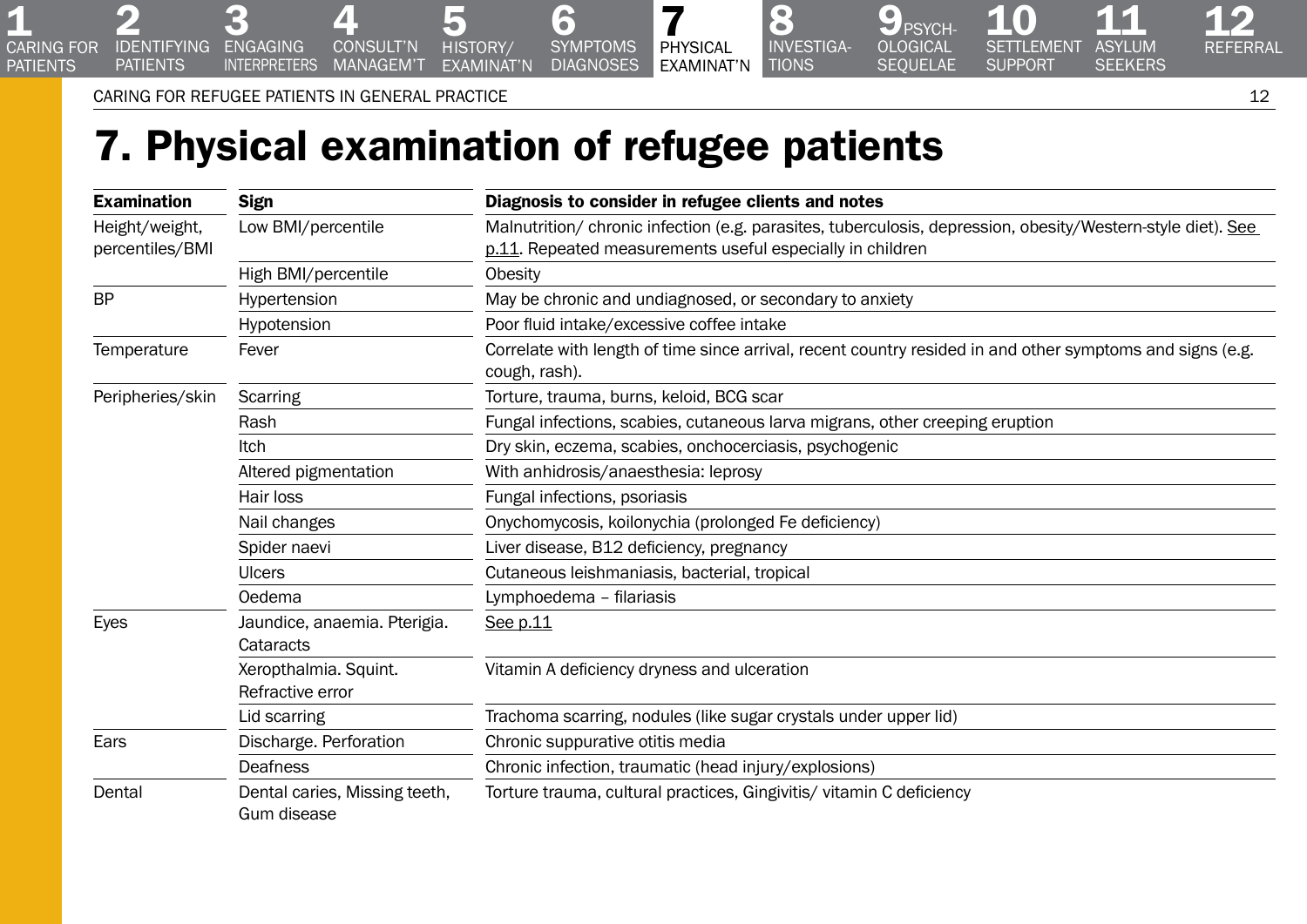Caring for refugee patients in General Practice 13

3

CARING FOR IDENTIFYING ENGAGING

**PATIENTS** 

2

1

**PATIENTS** 

[4](#page-7-0) 

INTERPRETERS MANAGEM'T

consult'n

| <b>Examination</b><br>Sign                     |                                                                 | Diagnosis to consider in refugee clients and notes                                                                                                                                                             |  |
|------------------------------------------------|-----------------------------------------------------------------|----------------------------------------------------------------------------------------------------------------------------------------------------------------------------------------------------------------|--|
| Goitre<br><b>Neck</b>                          |                                                                 | lodine deficiency/hypo/hyperthyroidism                                                                                                                                                                         |  |
|                                                | Lymphadenopathy                                                 | See below                                                                                                                                                                                                      |  |
| Lungs                                          | Localised crepitations                                          | Bronchitis/bronchiectasis, pneumonia                                                                                                                                                                           |  |
|                                                | Generalised crepitations                                        | Congestive cardiac failure (may be secondary to rheumatic/ischaemic heart disease, anaemia)                                                                                                                    |  |
|                                                | Cavitations/pleural effusions                                   | <b>Tuberculosis</b>                                                                                                                                                                                            |  |
|                                                | Wheezing                                                        | Pulmonary eosinophilia, asthma                                                                                                                                                                                 |  |
| Heart                                          | Heart murmurs<br>Pericarditis                                   | Rheumatic heart disease, undiagnosed congenital heart disease, flow murmur from anaemia,<br>tuberculosis, hypertensive cardiomegaly                                                                            |  |
| Abdominal<br>Hepatomegaly and/or<br>tenderness |                                                                 | Hepatitis (viral, alcohol, other), schistosomiasis, thalassaemia, amoebic or pyogenic liver abscess, hydatid,<br>hepatic carcinoma, subphrenic abscess, visceral leishmaniasis, chronic liver disease, malaria |  |
|                                                | Splenomegaly                                                    | Typhoid, malaria (with hepatomegaly), visceral leishmaniasis, thalessaemia, bacterial endocarditis, liver<br>disease                                                                                           |  |
| Generalised lymphadenopathy<br>Lymph nodes     |                                                                 | Tuberculosis, HIV, toxoplasmosis, lymphoma                                                                                                                                                                     |  |
|                                                | Localised lymphadenopathy                                       | Tuberculosis, lymphogranulosum venereum, Lymphoma or other malignancy, toxoplasmosis, chancroid                                                                                                                |  |
|                                                | If symptomatic or at a later date review the following systems: |                                                                                                                                                                                                                |  |
| Skeletal/                                      | Bone deformity. Joint disease.                                  | Old fractures - may be malunited, or other trauma, vitamin D deficiency                                                                                                                                        |  |
| muscular                                       | Chronic bone pain and                                           | Osteoarthritis, tuberculosis, inflammatory arthropathy, tuberculous osteomyelitis                                                                                                                              |  |
|                                                | tenderness                                                      |                                                                                                                                                                                                                |  |
| Male genitalia                                 |                                                                 | Urethritis, filariasis, epididymitis                                                                                                                                                                           |  |
| Female genitalia                               | Pelvic tenderness:                                              | Chronic PID, previous endometritis, female genital mutilation                                                                                                                                                  |  |
|                                                | Vulval scarring, fistulae                                       |                                                                                                                                                                                                                |  |
| CNS and PNS                                    | Hyper-reflexia:                                                 | Thyroid disease, anxiety                                                                                                                                                                                       |  |
|                                                | Decreased sensation                                             | Diabetes, with thickened peripheral nerves-leprosy, B12 deficiency                                                                                                                                             |  |
|                                                | Weakness                                                        | Malignancy or other space occupying lesion, lead poisoning                                                                                                                                                     |  |
| Urinalysis                                     | Red cells, white cells                                          | Infection (e.g. UTI, STI, schistosomiasis), undiagnosed renal disease                                                                                                                                          |  |
|                                                | Protein                                                         | Renal disease, diabetes                                                                                                                                                                                        |  |
|                                                | Glucose                                                         | <b>Diabetes</b>                                                                                                                                                                                                |  |

7 physical [examinat'n](#page-11-0)

[6](#page-10-0)  symptoms **DIAGNOSES** 

5 history/ [examinat'n](#page-9-0)

[12](#page-21-0)  Referral

[11](#page-19-0) 

**SEEKERS** 

SETTLEMENT ASYLUM

[10](#page-18-0) 

 $9_{PSYCH-}$ **OLOGICAL** sequelae

8 [investiga-](#page-13-0)**TIONS** 

**SUPPORT**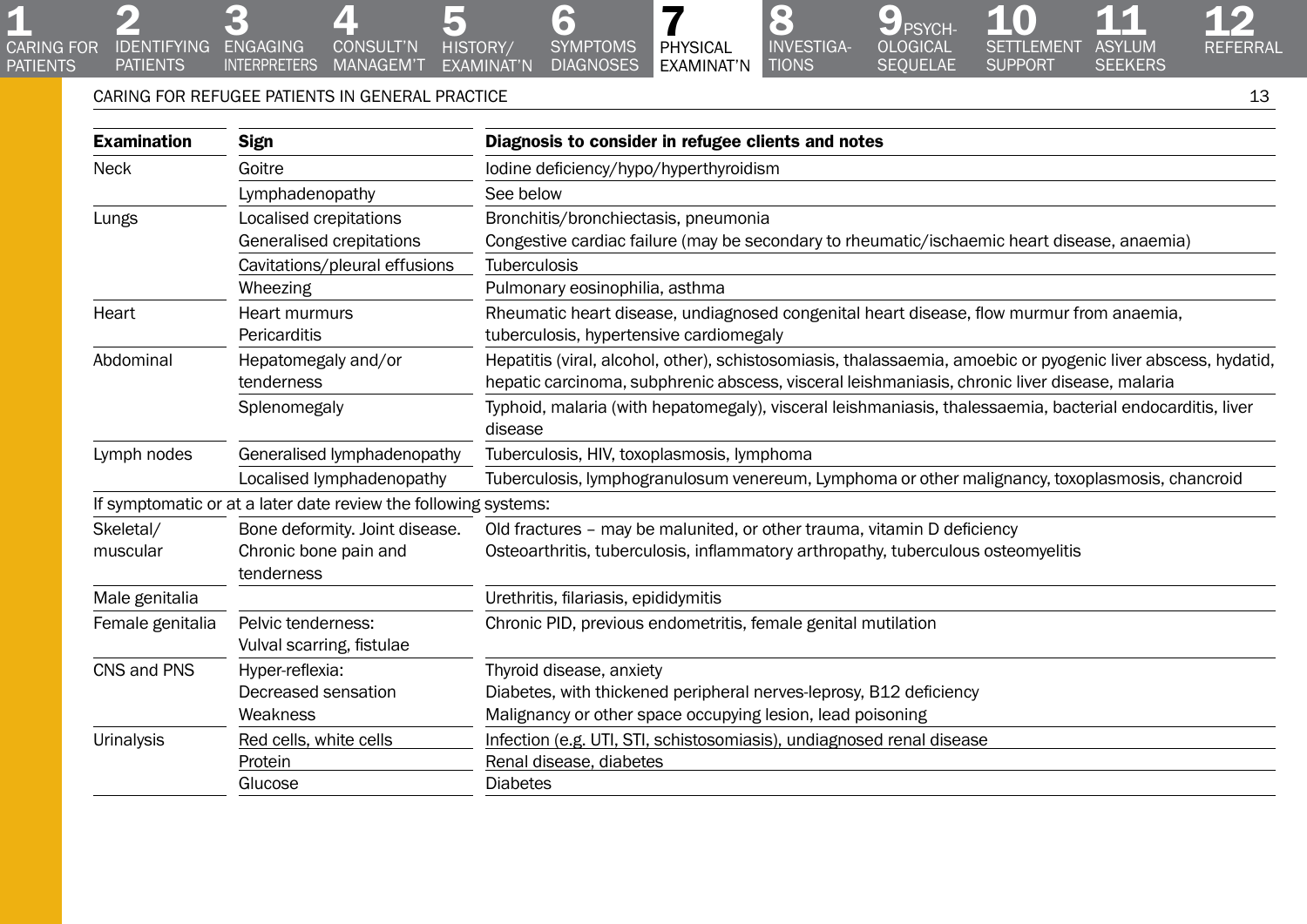3 **ENGAGING INTERPRETERS** 

2<br>IDENTIFYING **PATIENTS** 

<span id="page-13-0"></span>**1**<br>CARING FOR **PATIFNTS** 

# 8. Undertaking investigations

[4](#page-7-0)  consult'n **MANAGEM'T** 

Investigations will depend on the client's symptoms, country of origin and transit.

It is important to provide a clear explanation of the reasons for investigation and to provide pre-test counselling for HIV and others STIs. Respect client confidentiality, including for adolescents. It is not necessary to get a detailed sexual history or a history of sexual trauma to offer screening.

Routine tests recommended by Australasian Society for Infectious Diseases (ASID) are:

- Hepatitis B serology : request Hep B sAb, sAg, cAb
- Hepatitis C Ab
- HIV
- Mantoux appropriate as a first line test in children and people of all ages (or interferon gamma assay - Medicare rebate only if immunocompromised; can be used as screen in adults and adolescents; should not be used as initial screening in children <5; use in older children is contentious.)
- Schistosomiasis serology
- Strongyloides serology
- Syphilis RPR/TPPA
- Malaria rapid antigen detection test and thick and thin film

Other important tests in refugees from resource poor settings include:

9 PSYCH-<br>OLOGICAL **SEQUELAE** 

• FBE

7 physical [examinat'n](#page-11-0)

[6](#page-10-0)  **SYMPTOMS DIAGNOSES** 

5<br>HISTORY/ [examinat'n](#page-9-0)

**Ferritin** 

8 investiga-**TIONS** 

- LFTs
- Vitamin D level (if dark skinned or little exposure to sunlight due to dress or other risk factor)
- Vitamin A level if < 15 years (WHO advocates empirical treatment for risk groups)
- Stool MC+S OCP especially if paediatric or abdominal symptoms
- Helicobacter stool antigen for *H. Pylori* if abdominal symptoms
- Serum active B12 and red blood cell folate (in people arriving from situations with significantly restricted food access).

STI screen including:

- First pass urine PCR for chlamydia and gonorrhoea, (or urethral or cervical swabs)
- Blood testing as above for Hep B,C, HIV, Syphilis
- Other chronic disease and cancer screening according to age e.g. Pap smear, mammography, lipids, glucose, etc.

[12](#page-21-0)  Referral

11<br>ASYLUM **SEEKERS**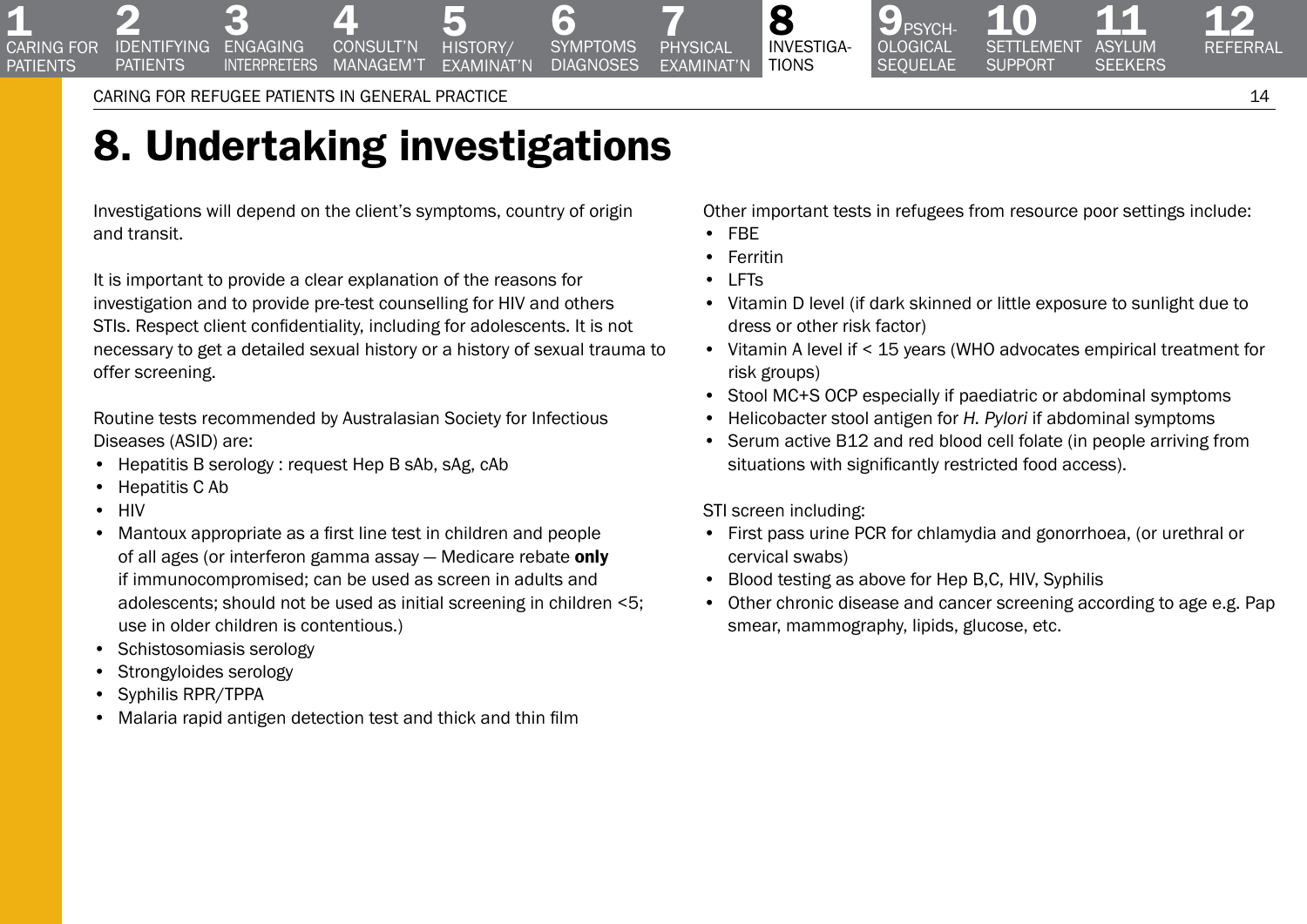[4](#page-7-0)  consult'n

INTERPRETERS MANAGEM'T

# Investigation results

3 IDENTIFYING ENGAGING

2

1

[caring for](#page-2-0)  patients

**PATIENTS** 

An approach to common investigation results

| Test/result                                                                           | Differential diagnosis                                                                                                                                          | Initial management                                                                                                                                                                                                |  |
|---------------------------------------------------------------------------------------|-----------------------------------------------------------------------------------------------------------------------------------------------------------------|-------------------------------------------------------------------------------------------------------------------------------------------------------------------------------------------------------------------|--|
| FBE/microcytic anaemia<br>Iron-deficiency anaemia, thalessaemia.                      |                                                                                                                                                                 | Treat iron-deficiency anaemia and recheck FBE, Fe studies +/- haemoglobin<br>electrophoresis, after 3 months                                                                                                      |  |
| Fe studies/abnormal<br>Fe deficiency, low ferritin, low serum<br>iron, increased TIBC |                                                                                                                                                                 | Investigate and treat cause of anaemia, rule out hookworm infection.<br>If dietary cause, educate about iron-rich diet, 3 months of iron treatment, then<br>repeat bloods, if not resolving, investigate further. |  |
| FBE/eosinophilia                                                                      | Worms, e.g. strongyloides, hookworm,<br>schistosoma, filariasis, hydatid disease,<br>cysticercosis, cutaneous larva migrans,<br>tropical pulmonary eosinophilia | Further investigations for type of parasite, if not resolving after treatment refer<br>to infectious diseases.                                                                                                    |  |
| Faecal specimens/OCP                                                                  | Pathogenic                                                                                                                                                      | Entamoeba histolytica<br>Ascaris lumbricoides<br>Giardia intestinalis<br>Hookworm (Ancylostoma or Necator)<br>Tapeworm (Taenia spp)<br>Whipworm (Trichuris spp)<br>Antibiotic Guidelines for treatment            |  |
|                                                                                       | Non-pathogenic                                                                                                                                                  | Entamoeba coli<br>Entamoeba hartmanii<br>Entamoeba gingivalis<br>Endolimax nana<br>lodamoeba butschlii<br>Blastocystis hominis (may be symptomatic)<br>Dientamoeba fragilis (may be symptomatic)                  |  |
| Vitamin D level <50                                                                   | <12.5 severe insufficiency<br>12.5-25 Vit D moderate deficiency<br>25-50 Vit D insufficient                                                                     | Treat with daily 1,000-2,000 IU D3 or high-dose vitamin D if available. Retest<br>after 3 months, then 12 monthly screen family members.                                                                          |  |

7 **PHYSICAL** [examinat'n](#page-11-0)

8 [investiga-](#page-13-0)**TIONS** 

[6](#page-10-0)  symptoms **DIAGNOSES** 

5 history/ [examinat'n](#page-9-0)

[12](#page-21-0)  **REFERRAL** 

10 11

[10](#page-18-0) 

 $9_{PSYCH-}$ [ological](#page-16-0)  **SEQUELAE** 

**SUPPORT** 

**SEEKERS**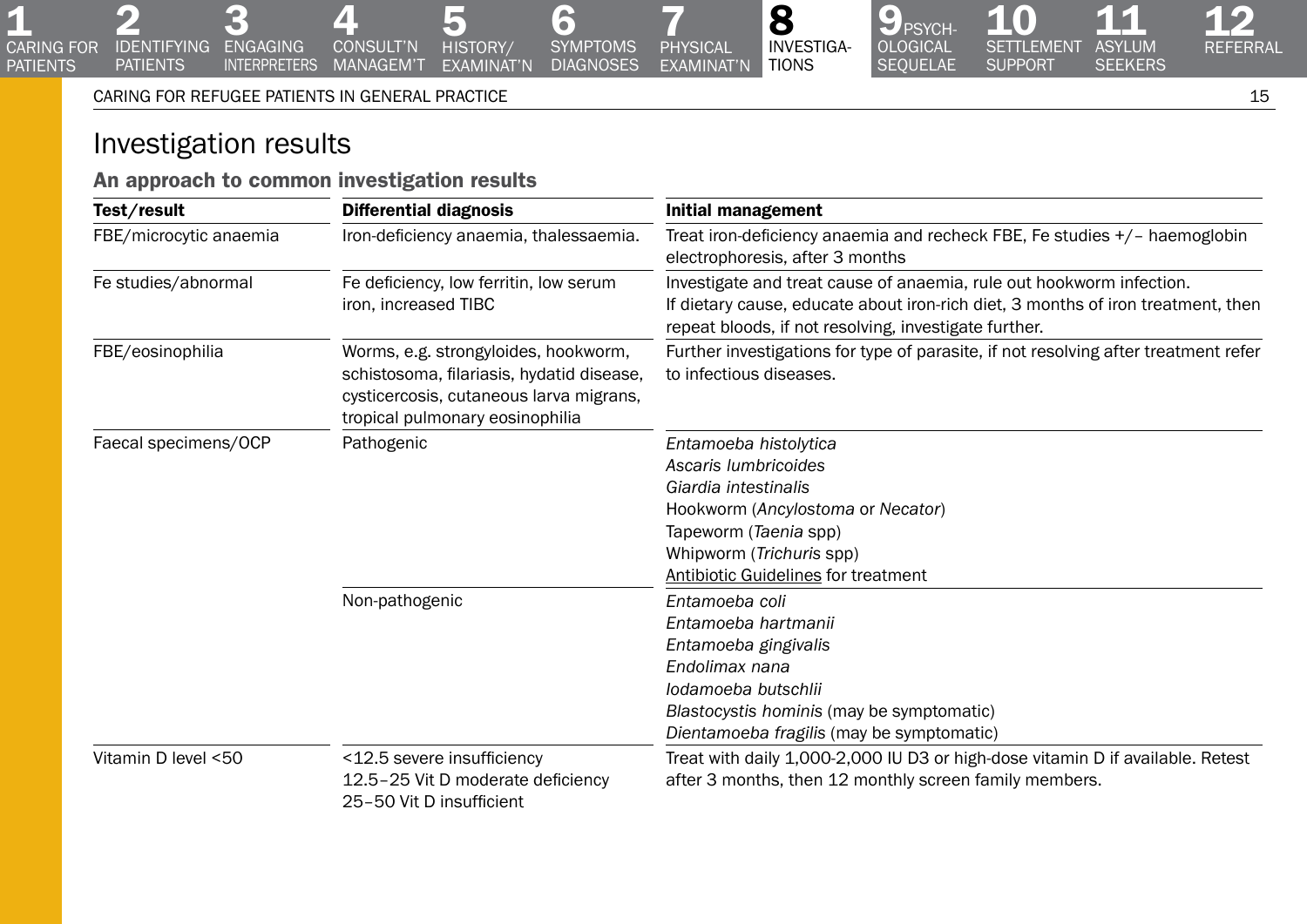3 IDENTIFYING ENGAGING

2

**1**<br>CARING FOR patients

**PATIENTS** 

# An approach to common investigation results (continued)

[4](#page-7-0)  CONSULT'N

INTERPRETERS MANAGEM'T

5 history/ [examinat'n](#page-9-0)

| Test/result                                   | Differential diagnosis                | Initial management                                                                                                                           |  |
|-----------------------------------------------|---------------------------------------|----------------------------------------------------------------------------------------------------------------------------------------------|--|
| HBV sAg +ve                                   | Current infection (acute/chronic)     | If s Ag +ve or sAb -ve and cAb +ve needs LFTs, full Hep A/B/C serology, HBV                                                                  |  |
| HBV cAb +ve                                   | Current or past infection             | viral load, alpha-fetoprotein, INR, ultrasound                                                                                               |  |
| HBV sAb +ve                                   | Immune (vaccinated or resolved        | If abN LFTs, or Hep B e Ag + ve refer                                                                                                        |  |
|                                               | infection)                            | Screen family members and vaccinate if non-immune                                                                                            |  |
| Hep C Ab +ve                                  | Hepatitis C past or present infection | Check Hep C viral RNA, LFTs, If either abnormal refer                                                                                        |  |
| Schistosoma Abs                               | Past or present infection             | If +ve titre, check stool and end urine for schistosoma eggs and blood, and<br>FBC for eosinophilia. See the ASID guidelines, for treatment. |  |
| Mantoux test                                  | See Mantoux interpretation guide      | CXR and screen family members if +ve Mantoux or gamma IFN +ve                                                                                |  |
| Gamma interferon.                             | Likely to be past infection           | CXR and screen family members if +ve Mantoux or gamma IFN +ve                                                                                |  |
| e.g. quantiferon gold                         |                                       | If <35 refer infectious diseases for treatment                                                                                               |  |
|                                               |                                       | If >35 physical exam and CXR, refer or review CXR and physical yearly for                                                                    |  |
|                                               |                                       | signs of TB                                                                                                                                  |  |
|                                               |                                       | Screen family members if +ve.                                                                                                                |  |
| Syphilis results TPHA, RPR                    |                                       | See Antibiotic Guidelines for treatment.                                                                                                     |  |
| Past or present infection<br>Strongyloides Ab |                                       | Check eosinophil count and stool specimen. See ASID guidelines for                                                                           |  |
|                                               |                                       | treatment.                                                                                                                                   |  |
|                                               |                                       | Follow up at 6 months and 12 months with serology and eosinophil count.                                                                      |  |
| Malaria ICT +ve or thick                      | Treat for malaria                     | Review urgently if P. falciparum, febrile or acutely unwell                                                                                  |  |
| and thin film +ve                             |                                       | Refer ID for advice and see Antibiotic or ASID Guidelines for treatment.                                                                     |  |
| Urease breath test/stool                      |                                       | See Antibiotic Guidelines for H. pylori treatment                                                                                            |  |
| antigen for H. Pylori                         |                                       | Retest after 4 weeks if persistent symptoms to check eradication.                                                                            |  |

7 PHYSICAL [examinat'n](#page-11-0)

8 [investiga-](#page-13-0)Tions

[6](#page-10-0)  symptoms **DIAGNOSES** 

[12](#page-21-0)  Referral

[11](#page-19-0) 

**SEEKERS** 

SETTLEMENT ASYLUM

[10](#page-18-0) 

 $9_{PSYCH-}$ **OLOGICAL SEQUELAE** 

**SUPPORT**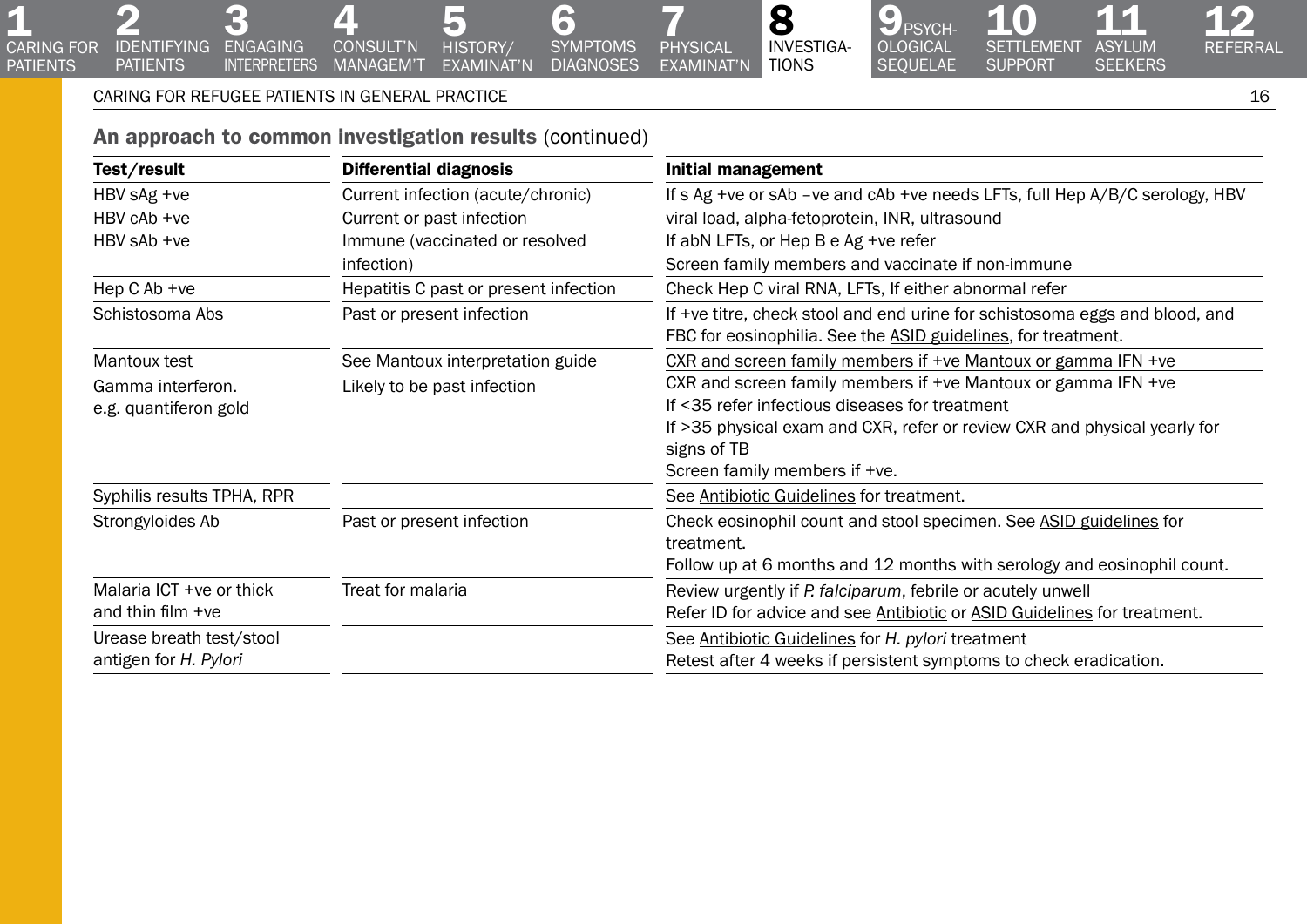3<br>Engaging **INTERPRETERS** 

2<br>IDENTIFYING **PATIENTS** 

<span id="page-16-0"></span>**1**<br>CARING FOR **PATIFNTS** 

# 9. Psychological sequelae

It is rare for a patient to disclose a history of psychological trauma. Talking about past experiences can be psychologically beneficial. The knowledge that the patient has endured certain experiences due to their country of origin or transit is generally sufficient for you to orient your care. However psychological and psychosomatic symptoms may persist and acknowledgement of their causes may be required for ongoing management. Consider asking about past trauma only if appropriate and there is adequate time for response. Some useful questions are:

[4](#page-7-0)  consult'n MANAGEM'T

- Some people have had bad things happen to themselves and their families. Has anything happened to you or your family that could be affecting your health or the way you are feeling now?
- Do you have any problem I can help you with today that is a result of something that happened in the past?

# Responding to a disclosure of torture or trauma

- Validate the patient's reaction by acknowledging their experience and its associated pain (e.g. 'That's a terrible thing you have been through').
- Remind patients that their reaction is a characteristic response to their circumstances. Often survivors blame themselves and see their reactions as abnormal or weak.
- Avoid false assurances. Nevertheless, indicate that with time and appropriate support, improvement can be achieved.
- Expect that the person who has disclosed a painful event may be unwilling to talk about it in subsequent consultations. Rather than pushing them to do so, talk about other things that may be currently troubling them.
- Expect inconsistencies in the person's retelling of their trauma history.

 $9_{PSYCH}$ ological **SEQUELAE** 

• In closing the interview, explain to the person how you are able to assist them.

# Management

8 [investiga-](#page-13-0)**TIONS** 

7 physical [examinat'n](#page-11-0)

[6](#page-10-0)  **SYMPTOMS DIAGNOSES** 

5<br>HISTORY/ [examinat'n](#page-9-0)

> Medication may be required to manage symptoms which are sufficiently severe that they interfere with the patient's functioning. However there is a consensus among practitioners experienced in caring for this patient group that optimum treatment involves non-pharmacological approaches either in addition to medication or as the primary treatment modality.

> When a patient presents with persistent symptoms believed to be related to trauma, consideration should be given for referral to a psychiatrist, psychologist or the specialist service for survivors of trauma and torture in your state or territory. These free and confidential services are nondenominational, politically neutral and non-aligned.

[12](#page-21-0)  Referral

11<br>ASYLUM **SEEKERS**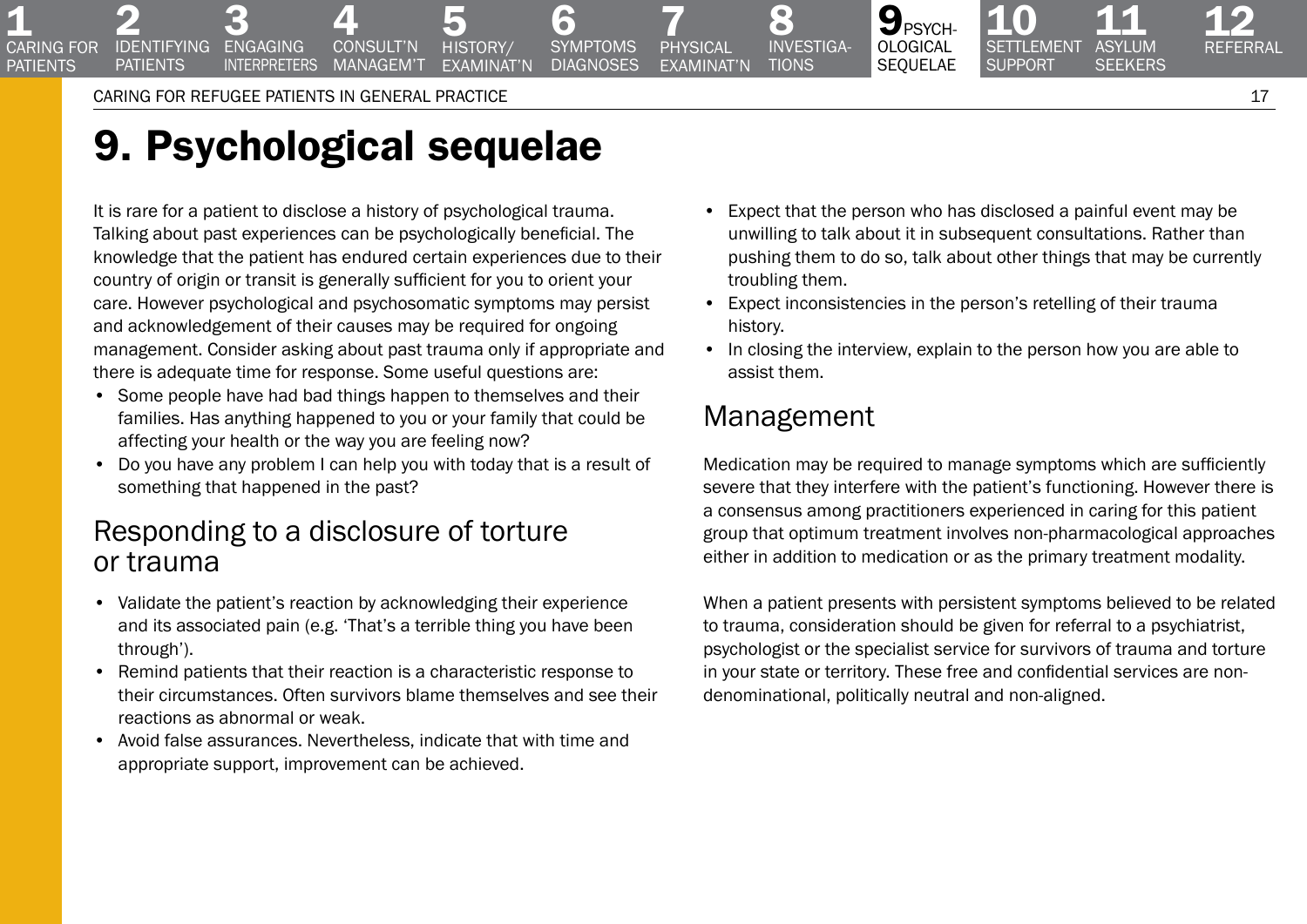**INTERPRETERS** 

It is important to do the following:

2 3<br>IDENTIFYING ENGAGING

**PATIENTS** 

**1**<br>CARING FOR **PATIENTS** 

> • provide feedback to the patient on your diagnosis or opinion of their condition

[4](#page-7-0)  consult'n managem't

- explain what are understood to be the likely causes of the condition (both psychological and physiological)
- outline treatment options so that the patient is able to make a choice
- arrange urgent psychiatric management in the usual way for patients with symptoms and behaviours such as violence to others or selfharm.

# Somatic complaints

It is not uncommon for refugee patients to somatise their psychological stress. Consider the following approaches:

- take complaints seriously and conduct appropriate examinations as this can serve to reassure patients when nothing is physically wrong, this is particularly relevant for patient's reporting rapid heartbeat
- help the patient to make connections between the body and mind; explaining the body's physiological response to extreme danger can be helpful in making this link
- avoid dismissing somatic complaints or giving reassurances that they will 'go away with time'
- if somatic symptoms persist consider a referral for counselling and support; this may involve establishing the patient's trauma history if they have not already disclosed this to you
- specialist services for survivors of trauma and torture are located in each state and territory. See Section 12.

#### Common psychological sequelae of trauma and torture

 $9_{PSYCH}$ [ological](#page-16-0)  sequelae

• Grief

7 physical [examinat'n](#page-11-0)

[6](#page-10-0)  **SYMPTOMS DIAGNOSES** 

5<br>HISTORY/ [examinat'n](#page-9-0)

• Guilt and shame

e) [investiga-](#page-13-0)**TIONS** 

- Distrust and anger
- Anxiety
- Depression
- Post Traumatic Stress Disorder symptoms, commonly: intrusive and recurrent memories, flashbacks, nightmares, avoidance of reminders of traumatic events, detachment from others, numbing, hypervigilance, proneness to startle.

# Important psychological symptoms to screen for:

### SOMATIC

- appetite
- energy levels
- daily activities
- aches and pains

### **PSYCHOLOGICAL**

- memory
- concentration
- mood/affect
- 'big worries' (may elicit ruminations, intrusive memories; settlement stressors, concern for family overseas, psychosis)
- plans and hopes for the future.

[12](#page-21-0)  Referral

11<br>ASYLUM **SEEKERS**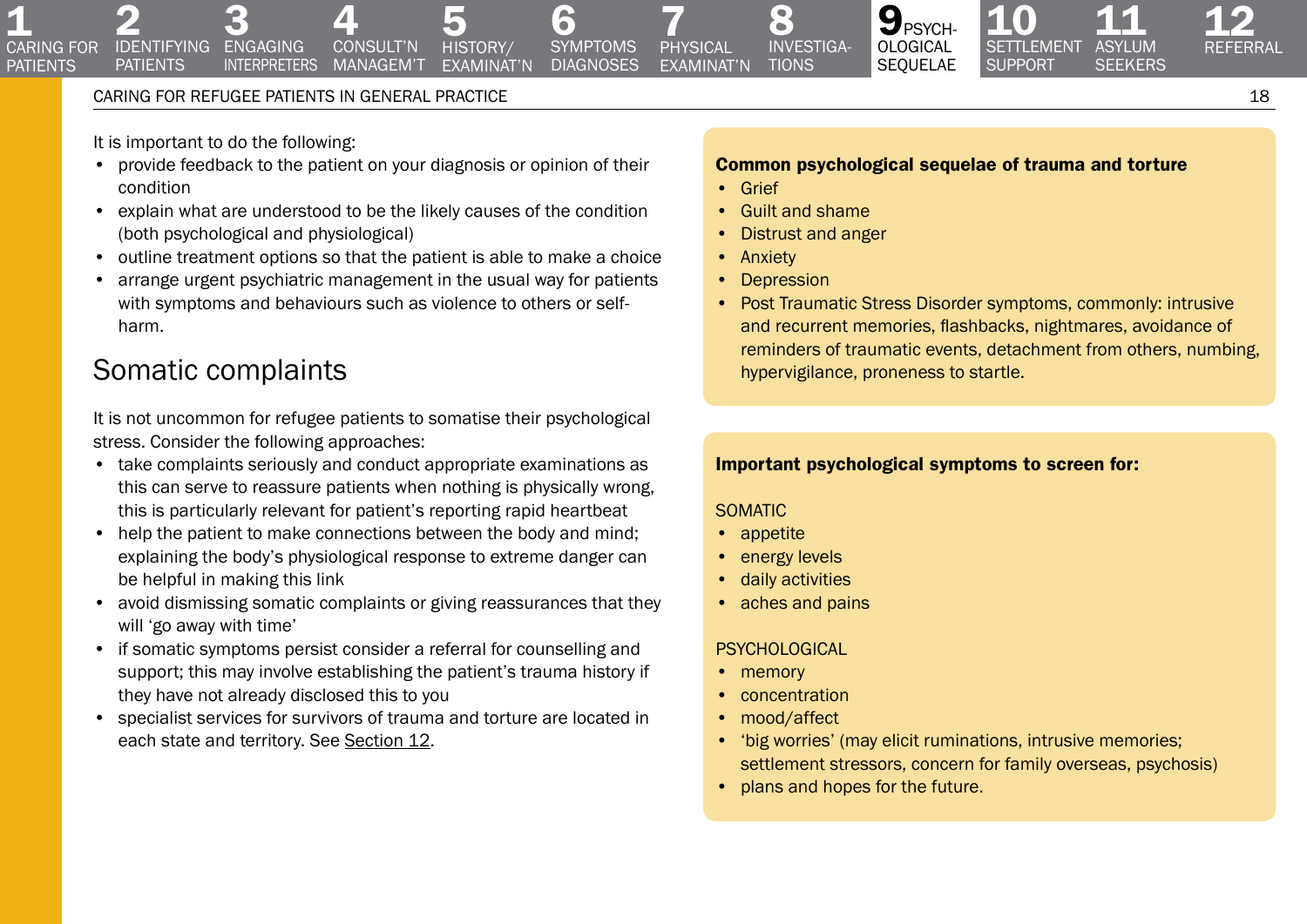3 **ENGAGING INTERPRETERS** 

2<br>IDENTIFYING **PATIENTS** 

<span id="page-18-0"></span>**1**<br>CARING FOR **PATIFNTS** 

# 10. Settlement support

For refugee patients the normal stresses involved in settling into a new country are often compounded by the stressful, forced and unplanned nature of their departure and the fact that many are in poor health on arrival. Accordingly, they may require the assistance of a community support agency.

[4](#page-7-0)  consult'n **MANAGEM'T** 

If your patient has been in Australia for less than 6 months and has entered through the Australian Government's Humanitarian Program, or arrived as an asylum seeker and has been granted a permanent protection visa in the last 6 months, they will usually be supported by the Humanitarian Settlement Services (HSS) program which supports new arrivals through a coordinated case management approach for the first 6 months after arrival (sometimes for longer periods when the client has complex needs). See Section 12.

If your patient has been in Australia for longer than six months or is ineligible for HSS support, consider a referral to a Settlement Grants Program (SGP) provider such as a Migrant Resource Centre, or to a Community Health Centre (see Section 12). They can also advise on local ethno-specific services. Consider streamlining the referral process by developing a list of local support agencies including phone numbers and addresses.

 $\mathbf{9}_{\scriptscriptstyle{\mathsf{PSVCH}}}$ [ological](#page-16-0)  **SEQUELAE** 

Consider a referral if your patient is experiencing difficulties in accessing:

- English language classes
- housing
- income support

8 [investiga-](#page-13-0)**TIONS** 

7 physical [examinat'n](#page-11-0)

[6](#page-10-0)  **SYMPTOMS DIAGNOSES** 

5<br>HISTORY/ [examinat'n](#page-9-0)

- employment
- social support
- advice on legal or migration matters
- adequate household and personal effects
- support for complex medical follow-up
- schooling for their children
- child care and parenting support.

[12](#page-21-0)  Referral

11<br>ASYLUM **SEEKERS**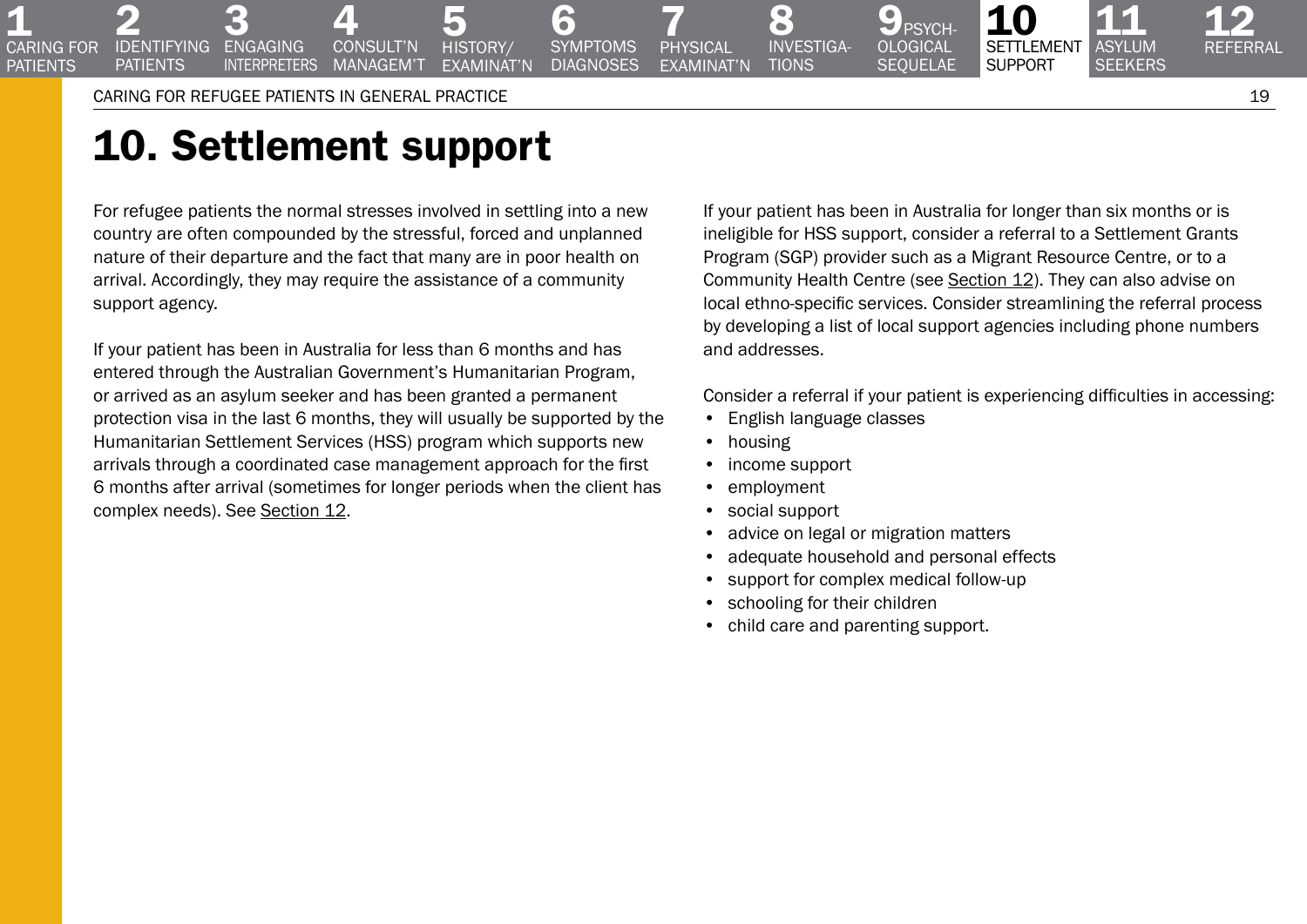3 **ENGAGING INTERPRETERS** 

2<br>IDENTIFYING **PATIENTS** 

<span id="page-19-0"></span>**1**<br>CARING FOR **PATIFNTS** 

# 11. Asylum seekers

Asylum seekers are people who arrive in Australia and subsequently apply for protection as refugees. Those arriving with valid entry documentation (e.g. a student or visitor visa) are permitted to reside in the community while their application is considered and are often provided with a Bridging Visa for this purpose (e.g. Bridging Visa A, Bridging Visa E).

[4](#page-7-0)  consult'n **MANAGEM'T** 

People arriving in Australia without valid entry documentation are subject to a period of mandatory immigration detention. For those arriving by boat it is usually on Christmas Island in the first instance, while initial health, document and security checks are undertaken. After a period in detention on Christmas Island, and while their claim for permanent protection is being processed, people may be:

- moved into another detention facility on the mainland
- moved into the Community Detention program with support from Red Cross and other community agencies
- released from detention on a Bridging Visa E (with work rights and access to Medicare) with initial support provided by Red Cross under the Community Assistance Scheme (CAS) and then based on assessed need, provided with support under CAS or Asylum Seeker Assistance Scheme (ASAS)
- all of the above, over a preiod of time.

# Important considerations for the health care of asylum seekers

 $\mathbf{9}_{\scriptscriptstyle{\mathsf{PSYCH}}}$ [ological](#page-16-0)  **SEQUELAE** 

8 [investiga-](#page-13-0)**TIONS** 

7 physical [examinat'n](#page-11-0)

[6](#page-10-0)  **SYMPTOMS DIAGNOSES** 

5<br>HISTORY/ [examinat'n](#page-9-0)

10<br>SETTLEMENT **SUPPORT** 

11<br>Asylum **SEEKERS** 

- International Health and Medical Services (IHMS) are subcontracted by DIAC to provide health care to asylum seekers in detention (including Community Detention).
- Asylum Seekers are not eligible for Centrelink support. Some asylum seekers living in the community are ineligible for Medicare. Asylum seekers may be eligible for assistance with health care and income support through the Red Cross facilitated Community Assistance Scheme (CAS) or the Asylum Seekers Assistance Scheme (ASAS) (see Section 12). Those who are Medicare ineligible and not eligible for CAS or ASAS rely on specialist asylum seeker health services and other, often pro bono, services.
- Public hospitals have a duty of care at common law which curtails the refusal to provide emergency care regardless of a patient's capacity to pay. Victoria and the Australian Capital Territory provide free full hospital care and Victoria provides free ambulance, community health, dental services and other services for asylum seekers (see Section 12).
- Steps to contain the cost of care will be important as asylum seekers may face restrictions on their rights to employment, income support and other benefits.
- Asylum seekers may not have undergone the Visa Medical examination offshore, but will do so in Australia as part of their application for a permanent protection visa.

[12](#page-21-0)  Referral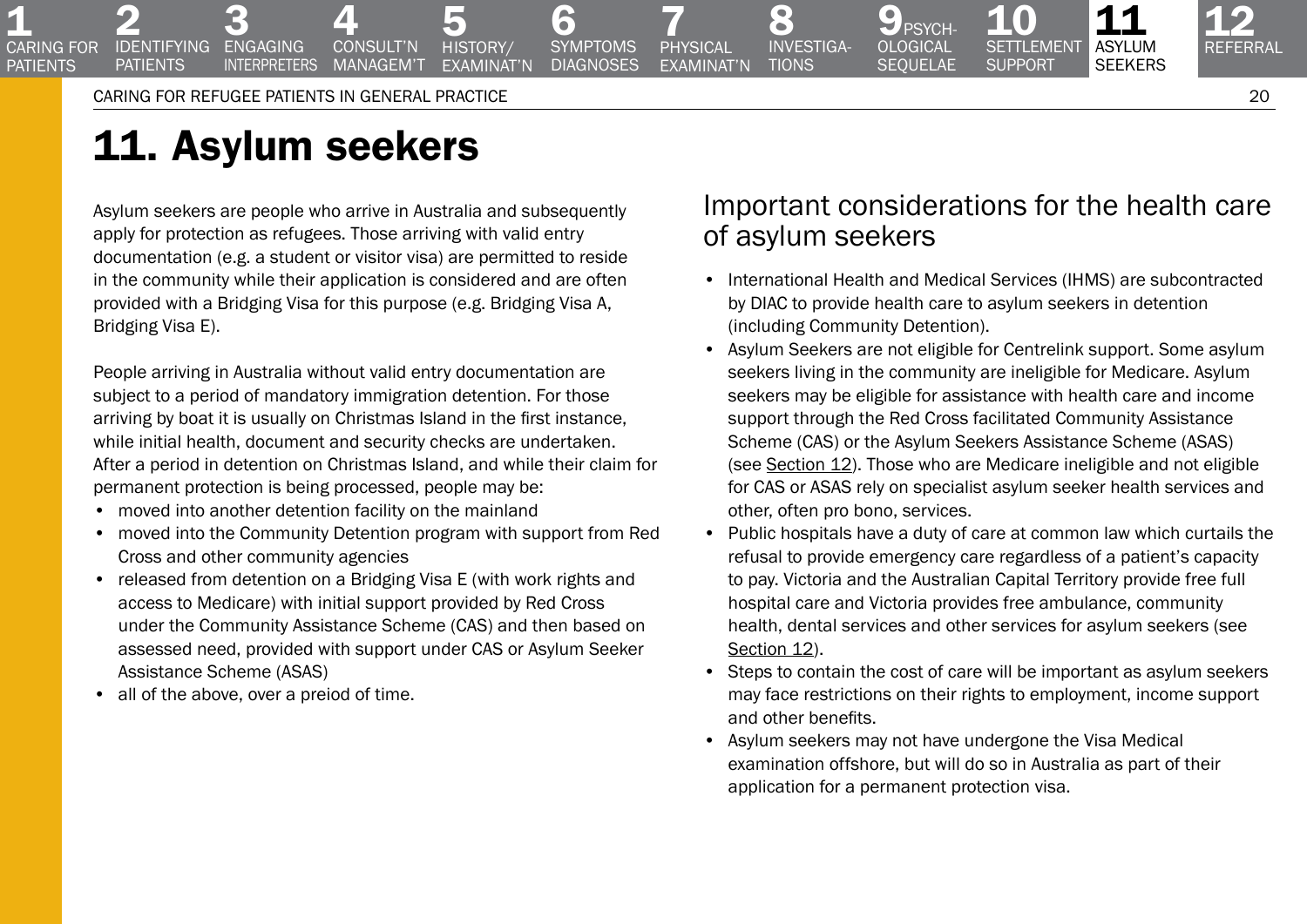3<br>Engaging **INTERPRETERS** 

2<br>IDENTIFYING **PATIENTS** 

**1**<br>CARING FOR **PATIENTS** 

> • You may be in a position to offer a report to assist asylum seekers with their application for permanent residence. Detailed notes will be required for this purpose. In preparing reports assistance may be available from the torture and trauma service or other specialist support services for asylum seekers in your state or territory (see Section 12).

[4](#page-7-0)  consult'n managem't

- The process of applying for refugee status can be highly stressful, exacerbating any pre-existing sequelae associated with psychological trauma.
- While asylum seekers are not entitled to Australian Government settlement support or English language classes, some state/territory and non-government agencies will provide assistance.
- Detention centre experiences (particularly if prolonged), uncertain migration status, limited access to settlement support and barriers to family reunification may be sources of stress, compounding existing psychological sequelae of torture and trauma.

# Other visa categories

8 [investiga-](#page-13-0)**TIONS** 

7 physical [examinat'n](#page-11-0)

[6](#page-10-0)  **SYMPTOMS DIAGNOSES** 

5<br>HISTORY/ [examinat'n](#page-9-0)

 $\mathbf{9}_{\scriptscriptstyle{\mathsf{PSYCH}}}$ [ological](#page-16-0)  **SEQUELAE** 

It should be noted that in some circumstances people from a refugee background have a permanent or temporary visa (e.g. orphan, spouse) that does not entitle them to MBS, yet are unable to pay for healthcare services. These circumstances may require further advice and advocacy with local health and welfare agencies, refugee health services or Centrelink Multicultural Liaison Officers.

10<br>SETTLEMENT support

11<br>Asylum **SEEKERS**  [12](#page-21-0)  Referral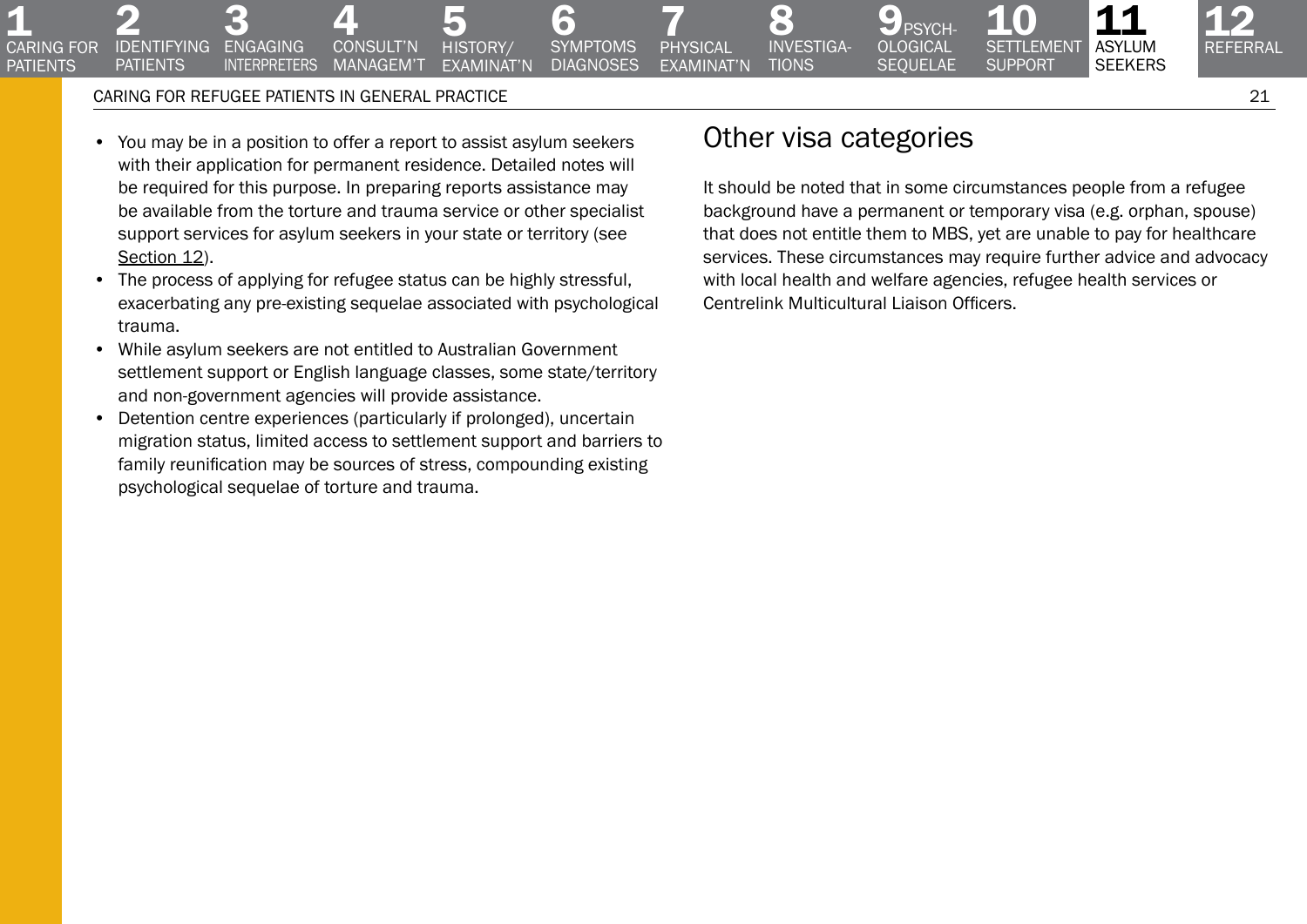<span id="page-21-0"></span>2 3<br>IDENTIFYING ENGAGING **PATIENTS** 

[4](#page-7-0)  consult'n managem't **INTERPRETERS** 

**DIAGNOSES** 5<br>HISTORY/ [examinat'n](#page-9-0)

[investiga-](#page-13-0)**TIONS** 7 physical [examinat'n](#page-11-0)

8

 $\mathbf{9}_{\scriptscriptstyle{\mathsf{PSVCH}}}$ [ological](#page-16-0)  **SEQUELAE** 

11<br>ASYLUM **SEEKERS** 10<br>SETTLEMENT **SUPPORT** 

12 Referral

Caring for refugee patients in General Practice 22

# 12. Referral and further information

For the most up to date referral information visit the Referral page of the Victorian Refugee Health Network website [www.refugeehealthnetwork.org.au](http://www.refugeehealthnetwork.org.au)

## Asylum seekers

Australian Red Cross Asylum Seekers Assistance Scheme<br>(ASAS) and Community Assistance Support (CAS) (ASAS) and Community Assistance Support (CAS) 8327 7700

Asylum Seeker Resource Centre (daily GP clinic)

03 9326 6066

Asylum Seeker Project Hotham Mission

|                                                         | <u>uu uuzu uu<del>t</del>u</u> |
|---------------------------------------------------------|--------------------------------|
| Dandenong Hospital outpatient refugee health centre     |                                |
|                                                         | 0387922200                     |
| Cardinia Casey Asylum Seekers and Refugee Health Clinic |                                |
| (Doveton)                                               | 03 9212 5700                   |
| Asylum Seeker Welcome Centre Brunswick                  |                                |
| (social support)                                        | 03 9388 2459                   |
|                                                         |                                |

## Child protection services

(24 hours) 131 278

03 9326 8343

### Community health centres (refugee health nurses)

Refugee Health Nurses are located in selected community health centres, in areas of significant refugee settlement. To contact your local Refugee Health Nurse (or Community Health Nurse) please use the following numbers. For the most up to date contact information for see [www.refugeehealthnetwork.org.au](http://www.refugeehealthnetwork.org.au).

#### Metro Melbourne

[6](#page-10-0)  symptoms

| Cardinia Casey CHS (Southern Health)              | 03 9212 5700 |
|---------------------------------------------------|--------------|
| Dandenong CHC (Southern Health)                   | 03 8792 2255 |
| Dandenong CHC (Springvale site) (Southern Health) |              |
|                                                   | 03 8558 9133 |
| Darebin CHC                                       | 03 8470 1172 |
| Dianella CHC                                      | 03 8345 5434 |
| Doutta Galla CHC                                  | 03 8378 1625 |
| <b>ISIS Primary Care Brimbank</b>                 | 03 9313 5037 |
| ISIS Primary Care Wyndham                         | 03 8734 1526 |
| Eastern Access Community Health (EACH)            |              |
|                                                   | 03 9837 3979 |
| <b>Melton CHC</b>                                 | 03 8746 1100 |
| Western Region Health Centre                      | 03 8398 4100 |
| <b>Regional and rural</b>                         |              |
| <b>Ballarat CHC</b>                               | 03 5338 4554 |
| Bendigo CHC                                       | 03 5434 4300 |
| Castlemaine CHC                                   | 03 5479 1000 |
| Geelong Barwon Health                             | 03 5260 3809 |
| Goulburn Valley Health                            | 03 5267 1200 |
| La Trobe CHC                                      | 03 5171 1406 |
| Sunraysia CHS                                     | 03 5022 5444 |
| Wonthaggi CHC                                     | 03 5671 9200 |
|                                                   |              |

# Dental services

Refer to local community health service.

| Dental Health Services Victoria     | 1300 360 054 |
|-------------------------------------|--------------|
| Royal Dental Hospital               | 03 9341 1000 |
| Outside Melbourne                   | 1800 833 039 |
| Emergency 24 Hour care for children | 03 9345 5344 |

### Family planning

| Family Planning Association Victoria | 03 9257 0121 |
|--------------------------------------|--------------|
|                                      |              |

## Family violence

| Women's Domestic Violence Crisis Service<br>03 9322 3555/1800 015 188                |              |
|--------------------------------------------------------------------------------------|--------------|
| InTouch Multicultural Centre Against Family Violence<br>03 8413 6800 or 1800 755 988 |              |
| Barwon Domestic Violence Outreach Service Geelong                                    | 03 5224 2903 |
| Eastern Domestic Violence Outreach Service                                           |              |
| Ringwood                                                                             | 03 9870 5939 |
| Northern Family and Domestic Violence Service (Berry<br>Street)                      | 03 9450 4700 |

#### Southern Domestic Violence Outreach

| Frankston                                      | 03 9781 4658 |
|------------------------------------------------|--------------|
| Cranbourne                                     | 03 5990 6789 |
| Dandenong                                      | 03 9791 6111 |
| Narre Warren                                   | 03 9703 0044 |
| Women's Health West Domestic Violence Outreach |              |
| Service Footscray                              | 03 9689 9588 |

#### Female genital mutilation

| Family and Reproductive Rights Education Program<br>(FARREP)                       | 03 8345 3058                 |
|------------------------------------------------------------------------------------|------------------------------|
| Royal Women's Hospital Deinfibulation Clinic                                       |                              |
|                                                                                    | 03 8345 3037 or 03 8345 3045 |
| For clinical advice and referral contact obstetric or<br>gynaecology registrar at: |                              |
| Mercy Hospital for Women                                                           | 03 8458 4444                 |
| <b>Monash Medical Centre</b>                                                       | 03 9594 6666                 |
| Royal Women's Hospital                                                             | 03 8345 2000                 |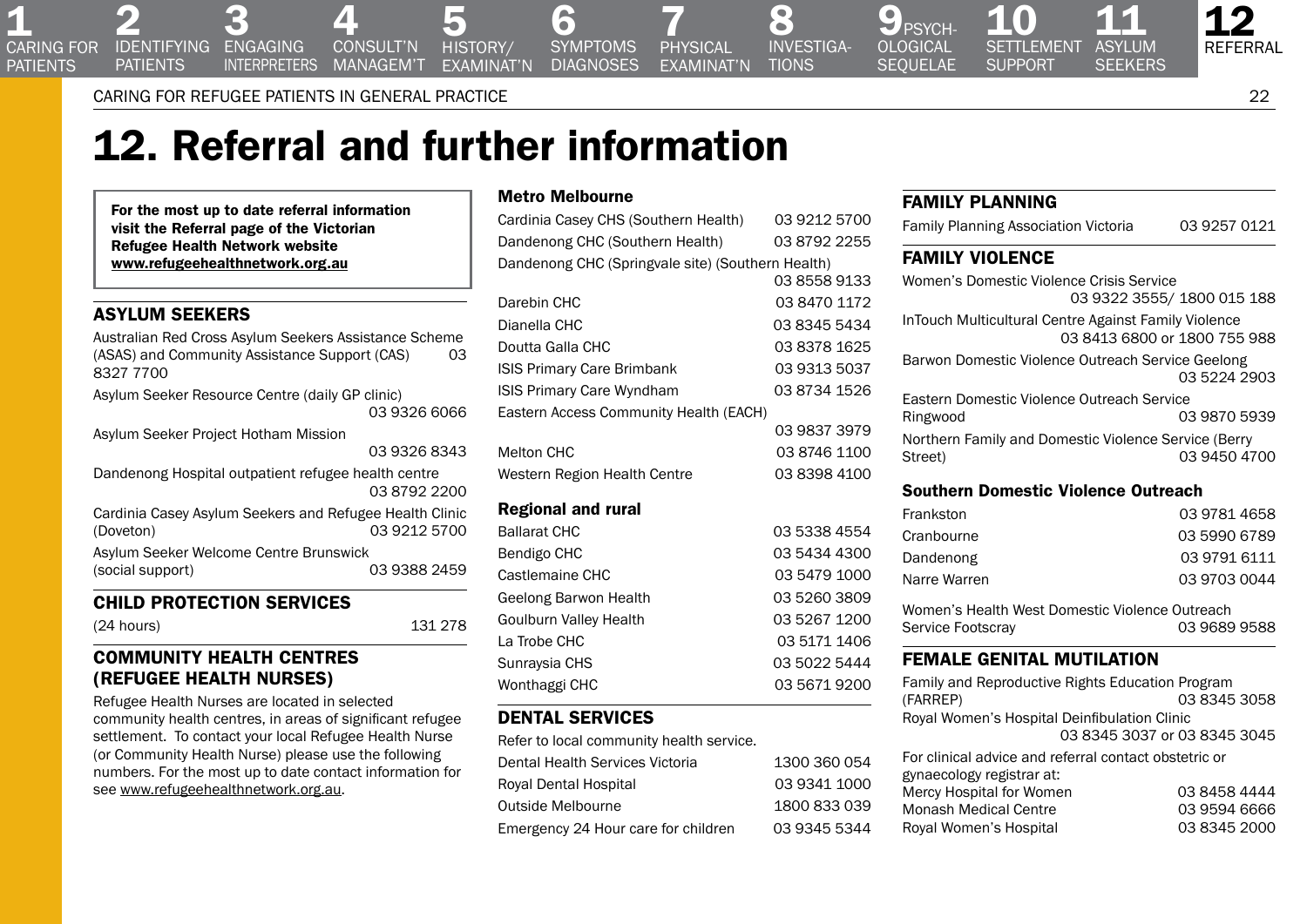2 3<br>IDENTIFYING ENGAGING **INTERPRETERS PATIENTS** 

5<br>HISTORY/ [examinat'n](#page-9-0) [4](#page-7-0)  consult'n managem't

symptoms **DIAGNOSES** 

[6](#page-10-0) 

8 **TIONS** 7 physical [examinat'n](#page-11-0)

 $\mathbf{9}_{\scriptscriptstyle{\mathsf{PSVCH}}}$ [ological](#page-16-0)  **SEQUELAE** [investiga-](#page-13-0)

10<br>SETTLEMENT **SUPPORT** 

[12](#page-21-0)  Referral

## Caring for refugee patients in General Practice 23

# **HEARING**

| The Australia Government Hearing Service |              |
|------------------------------------------|--------------|
|                                          | 1800 500 726 |
| Australian Hearing                       | 131 797      |
| Victorian Deaf Society                   | 03 9473 1111 |

## **IMMUNISATION**

Immunisation Catch-Up Guide 1300 882 008 [www.health.vic.gov.au/immunisation/quick-guide-catch](http://www.health.vic.gov.au/immunisation/quick-guide-catch-up.htm)[up.htm](http://www.health.vic.gov.au/immunisation/quick-guide-catch-up.htm) Immunisation Clinic Royal Children's Hospital 03 9345 6599 For advice on clinical/laboratory matters Victorian Infectious Diseases Reference Laboratory 03 9342 2600 Immunisation Register Health Insurance Commission

1800 653 809

# Infectious diseases

#### Department of Health services

Infectious Diseases Epidemiology and Surveillance Public Health Branch [www.health.vic.gov.au/ideas/](http://www.health.vic.gov.au/ideas/)

Communicable Disease Prevention and Control Unit 1300 651 160

|              | ---------    |
|--------------|--------------|
| Notification | 1300 651 160 |
| Emergency    | 1300 790 733 |

#### Clinical aspects and referral

Victorian Infectious Diseases Service (VIDS) at Royal Melbourne Hospital Royal Melbourne Hospital Infectious Diseases Registrar 03 9342 7000

Royal Children's Hospital Immigrant Health Clinic (ask for clinic coordinator) 03 9345 5522 Alfred Hospital Infectious Diseases Clinic

| Austin Health Infectious Diseases unit         | 03 9496 6676 |
|------------------------------------------------|--------------|
| Department of Infectious Diseases and Clinical |              |
| Epidemiology, Monash Medical Centre            | 03 9594 4564 |
| HIV CALD Service - Alfred Health               | 03 9076 3942 |
| St Vincent's Hospital                          | 03 9288 2211 |
| Western Hospital                               | 03 9319 6666 |

#### Rural and regional

| <b>Ballarat Community Health Centre</b>                                     | 03 5338 4554 |
|-----------------------------------------------------------------------------|--------------|
| Bendigo Outpatients Department Infectious Diseases                          | 03 5454 8422 |
| Geelong Hospital Immigrant and Refugee Health Clinic                        | 03 5226 7254 |
| Shepparton Medical Centre - adult infectious diseases<br>and refugee health | 03 5823 3100 |

#### Client information and support

Multicultural Health and Support Service (MHSS) 03 9342 9700

#### Interpreters/language services

| <b>Free service</b> - TIS Doctors' Priority Line        |               |  | 1300 131 450            |
|---------------------------------------------------------|---------------|--|-------------------------|
| Fee for service ONCALL                                  |               |  | 03 9867 3788            |
|                                                         | VITS.         |  | 03 9280 1955 (bookings) |
|                                                         | All Graduates |  | 1300 739 731            |
| $F$ thnologue – online portal of languages of the world |               |  |                         |

Ethnologue – online portal of languages of the world [www.ethnologue.com](http://www.ethnologue.com/)

Eastern Health Cue Cards – these cue cards may assist in clinical consultation and communication [www.](http://www.easternhealth.org.au/services/cuecards/default.aspx) [easternhealth.org.au/services/cuecards/default.aspx](http://www.easternhealth.org.au/services/cuecards/default.aspx)

DHS Language Services Credit Line www.dhs.vic.gov. au/about-the-department/documents-and-resources/ policies,-guidelines-and-legislation/language-servicescredit-line-guidelines

### Legal centres

| Refugee and Immigration Legal Centre (RILC) Fitzroy |              |
|-----------------------------------------------------|--------------|
|                                                     | 03 9413 0100 |
| Victorian Legal Aid                                 | 03 9269 0120 |

11<br>ASYLUM **SEEKERS** 

### Maternal and child health

Maternal and Child Health Line (24 hours) 132 229

### **OPTOMETRY**

| Australian College of Optometry                             | 03 9349 7400 |
|-------------------------------------------------------------|--------------|
| Darebin Community Health Service                            | 03 9478 5711 |
| <b>Broadmeadows Health Service</b>                          | 03 8345 5414 |
| Casey Community Health Service                              | 03 9791 5700 |
| Eastern Access Community Health<br>via Refugee Health Nurse | 03 9837 3999 |
| <b>ISIS Primary Care Wyndham</b>                            |              |
| (Friday once a month)                                       | 03 8734 1400 |
| Western Health                                              | 03 8345 6666 |
| Western Region Health Braybrook                             | 03 9334 6622 |
| or refer to a bulk-billing optometrist.                     |              |

### Psychological support and counselling

The Victorian Foundation for Survivors of Torture (Foundation House). Offices in Brunswick, Dandenong, Ringwood and Sunshine.

| All referrals should be directed to the<br><b>Brunswick Office</b>                                 | 03 9388 0022 |
|----------------------------------------------------------------------------------------------------|--------------|
| For regional and rural referrals contact<br>Rural Liaison Officer                                  | 03 9389 8962 |
| Asylum Seeker Resource Centre<br><b>Counselling Program</b>                                        | 03 9326 6066 |
| Psychiatric disability rehabilitation and support services<br>(PDRSS) Accessing Services Directory |              |
| www.health.vic.gov.au/mentalhealth/services/disability                                             |              |

Consider community health centre counselling services.